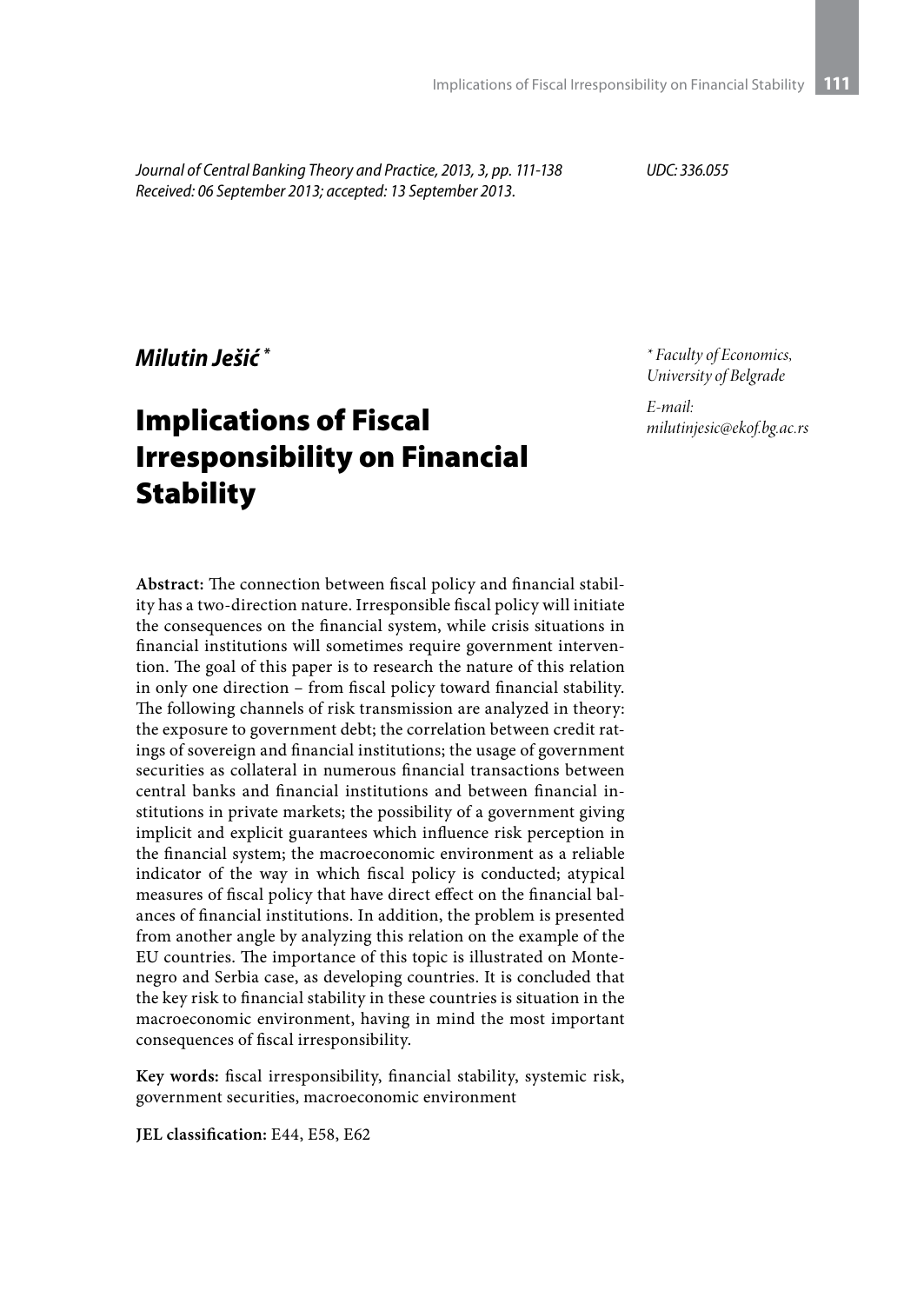### **1. Introduction**

The global economic crisis has initiated the need for observing numerous macroeconomic problems from another angle. It is true that interest for these problems had existed before, but the focus in recent years has been put on researching the connections between the problems, which at first glance do not have mutual elements. Thus, instead of single macroeconomic paradigms, the focus moves to the nature of their relations and their place in the whole economic system.

The great number of research papers has aimed to show the consequences of fiscal irresponsibility, which have macroeconomic nature. The influence on inflation, interest rates, trade deficit and growth has commonly been a research topic. However, there are not many studies that have analyzed the interconnections between fiscal policy and financial stability. The minority of them are dedicated to only one aspect of this connection, i.e. the influence of fiscal irresponsibility on financial stability, and this is the subject of this paper. Considering the implications of financial instability, the motivation for analysis of one of its determinant has emerged. That determinant of financial instability is the risk that arises from discretionary decisions of fiscal policy creators. In addition, heterogeneity of levels of the financial systems development causes the need for researching the significance of some methods of risk spillover in different countries. Thus, it cannot be said that all transmission channels have the same importance in all countries. Conversely, the level of financial system development, the level of fiscal responsibility, the level of state and financial institutions credibility are some of the reasons for a further more detailed analysis of this financial stability determinant.

This study is structured in three parts. Firstly, the problem is analyzed from the theoretical aspect where, besides the most important macroeconomic consequences of fiscal irresponsibility, we present the channels of transmission of fiscal irresponsibility effects on financial stability. After that, we enquire the importance of these channels on the example of some EU countries with the aim to examine the relevance of the theoretical thesis. Finally, the last part of the paper briefly addresses the most important factor of financial stability in Montenegro and Serbia – the macroeconomic environment.

### **2. Theoretical approach to the problem**

Before the analysis of macroeconomic consequences of fiscal irresponsibility and implications on financial stability, we should define fiscal irresponsibility and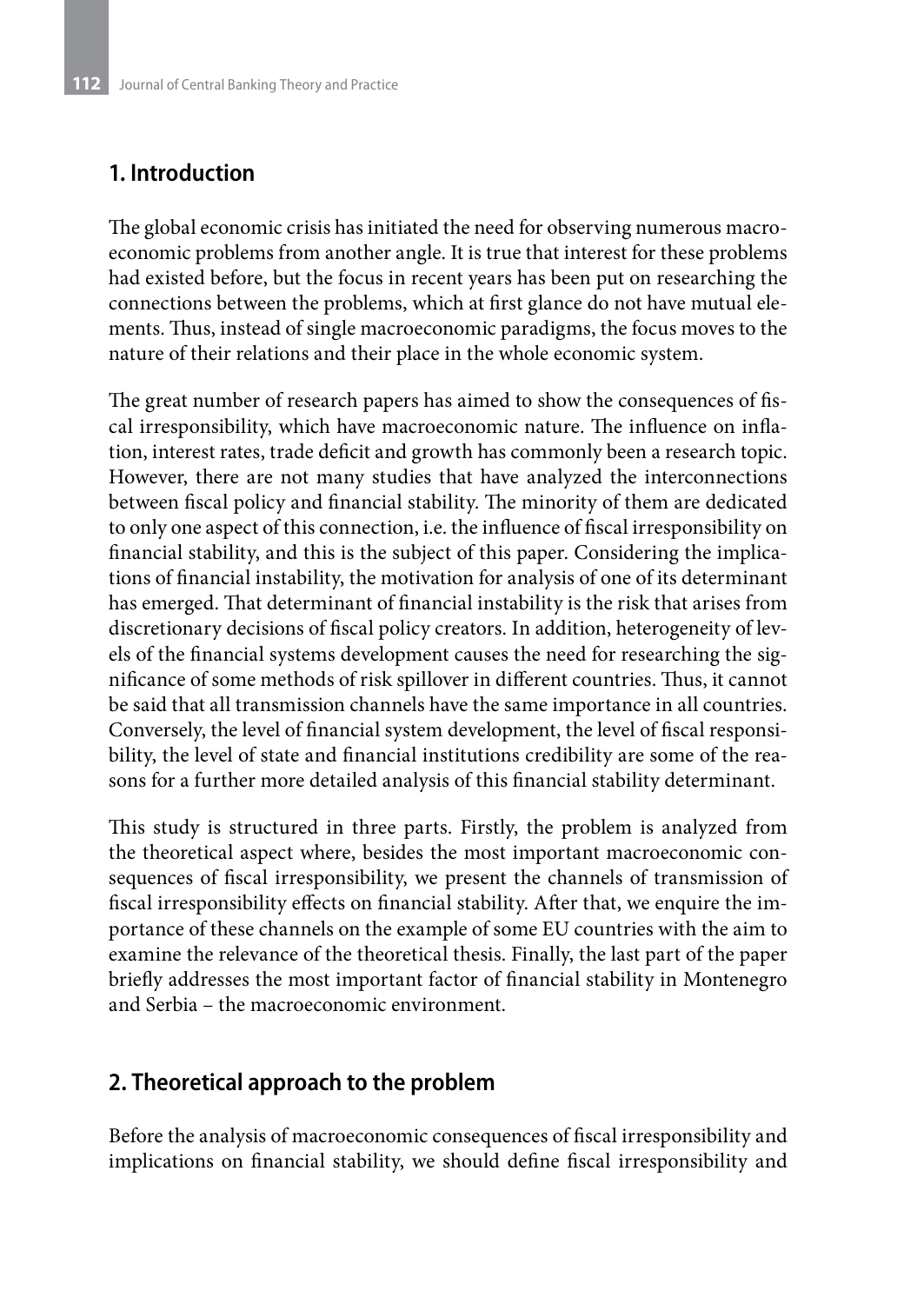financial stability in a comprehensive way since there is no consensus in literature about the scope of this terms.

It is very hard to precisely determine the factors that one policy assorts as inconvenient from the social standpoint because decisions made by fiscal policy makers are sometimes poorly transparent or clear for the majority of citizens of one country. Poor judgement of voters in one country about these fiscal policy actions has multiplicative negative effects, which can be observed on the trending of macroeconomic indicators. Thus, it is very important that experts in that field understand and timely signalize the movement of public finances in that direction. But, what are the best ways to make the diagnosis - irresponsible conducting of the fiscal policy? The answer to this question is not simple, having in mind the particularities in observed countries. Sometimes, the boundary is not clear-cut. In that case, some of the possible indicators of irresponsible fiscal policy can be:

**Systematic violation of the fiscal rules**. Fiscal rules represent the important obstacle to irresponsible conducting of fiscal policy. However, not all rules have the same power. The practice has shown that numerical rules are much more effective than procedural rules in developing countries. Nevertheless, the first relevant question is whether the fiscal rules have been enacted in one country. If not, what are the reasons for that and are the resulting macroeconomic consequences significant? Furthermore, even if these rules exist, do policy makers obey the rules? It is not rare that the rules have been enacted but not implemented. This is especially true when there is no adequate sanction for violating the rules or when the legislative – institutional framework is not strong enough to determine and implement the sanctions. This is a weakness not only in developing countries but in developed ones as well.

Fiscal rules should not be observed in a rigid way. Some situations certainly cannot be predicted at the moment of making the plans. Because of that, fiscal rules should be based on a compromise between flexibility and rigidity. Therefore, a systematic violation of fiscal rules every year, without retrospect of enacted boundaries of discretional fiscal policy measures is one of the conditions for determining the fiscal policy as irresponsible.

Consequently, we cannot expect successful medium– or long– term stabilisations based on fiscal rules, if they are not respected. Besides the various non-economic solutions to this problem, fiscal rules should be developed through the introduction of measures which will automatically be undertaken in the case of meeting specific criteria, i.e. breaking the limits which were defined for fiscal indicators.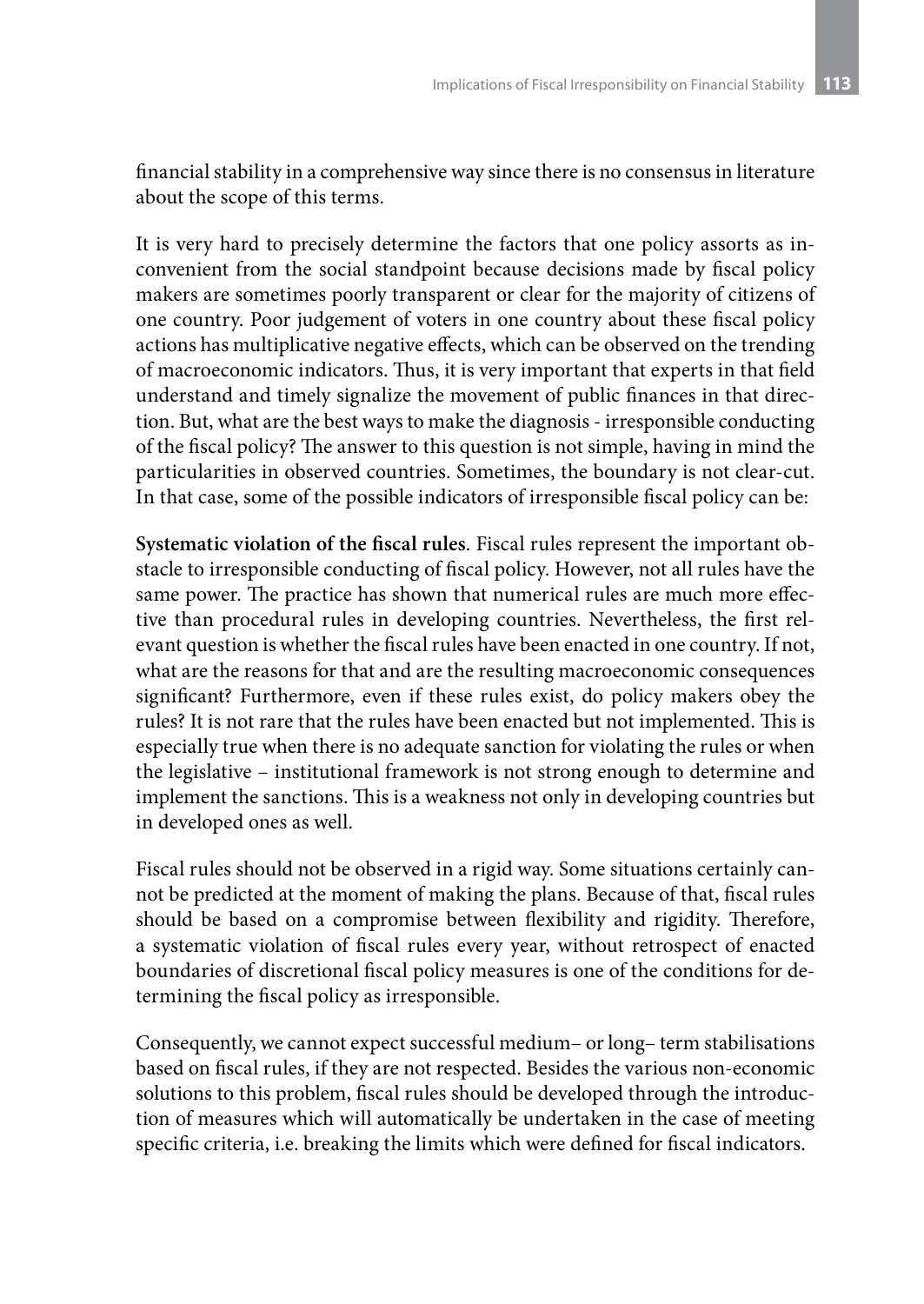**Conducting fiscal policy based on the permanent budget deficits**. Permanent budget deficits can be a very significant obstacle in reaching a sustainable level of the government debt. The consequences are greater in developing countries that have problems with financing.

Irresponsible fiscal policy is often justified by the crisis phenomenon. One of the basic budget functions is to stabilize the economy. In crisis situations, governments usually follow the policy based on budget deficit because of the arguments which have been in focus since the beginnings of Keynesian's doctrine. The budget deficit should give an incentive to an economy to rapidly exit the recession period of business cycle and the primary orientation of deficit is on the labour market. Thus, the government shows the responsibility by conducting expansionary fiscal policy because it is the only rational actor in crisis time. However, there is no doubt that this is often a misused argument which serves for defending the way in which the policy has been conducted. It is not sustainable and the budget is not of an anti-crisis nature. In addition, policymakers overestimate the value of fiscal multipliers, which is used for the justification of fiscal intervention. Consequently, the appropriate indicators should be found in order to uncover the real intentions of policymakers. One of these indicators definitely is cyclically-adjusted budget balance. The usage of this indicator can make irresponsible behaviour of fiscal policy creators more visible.

If a country conducts the policy based on the permanent deficit, then it could be said that its public debt rises. The greater the initial level of the ratio of public debt to GDP, a rise in the primary deficit, the real interest rate and the smaller the GDP growth, the greater the change in the debt to GDP ratio. If the rate of GDP growth is higher than the real interest rate, it decreases the mentioned ratio. But, this is rare in practice and only temporary. In most cases, it is the other way round. Consequently, the only way to decrease the public debt which does not provoke the distortions is to have the primary budget surplus.

If  $b_{\scriptscriptstyle t}$  and  $b_{\scriptscriptstyle t\!-\!l}$  are the shares of debt in GDP in periods  $t$  and  $t$ -*l*, the share of primary deficit in GDP is *d*, the interest rate is denoted as *i* and GDP growth rate is *n*, than the level of debt is:

$$
b_t = d + \frac{1+i}{1+n} b_{t-1} \tag{1}
$$

If a government wants to stabilize the relative level of public debt  $(b)$  in two consecutive years (by equalling  $b_{\iota}$  and  $b_{\iota\cdot l}$ ), than it must realize the share of primary budget balance in GDP in the amount of *d* (formula 2). If the GDP growth rate is higher than the interest rate, the primary deficit can be realized. Conversely, the budget surplus has to be realized.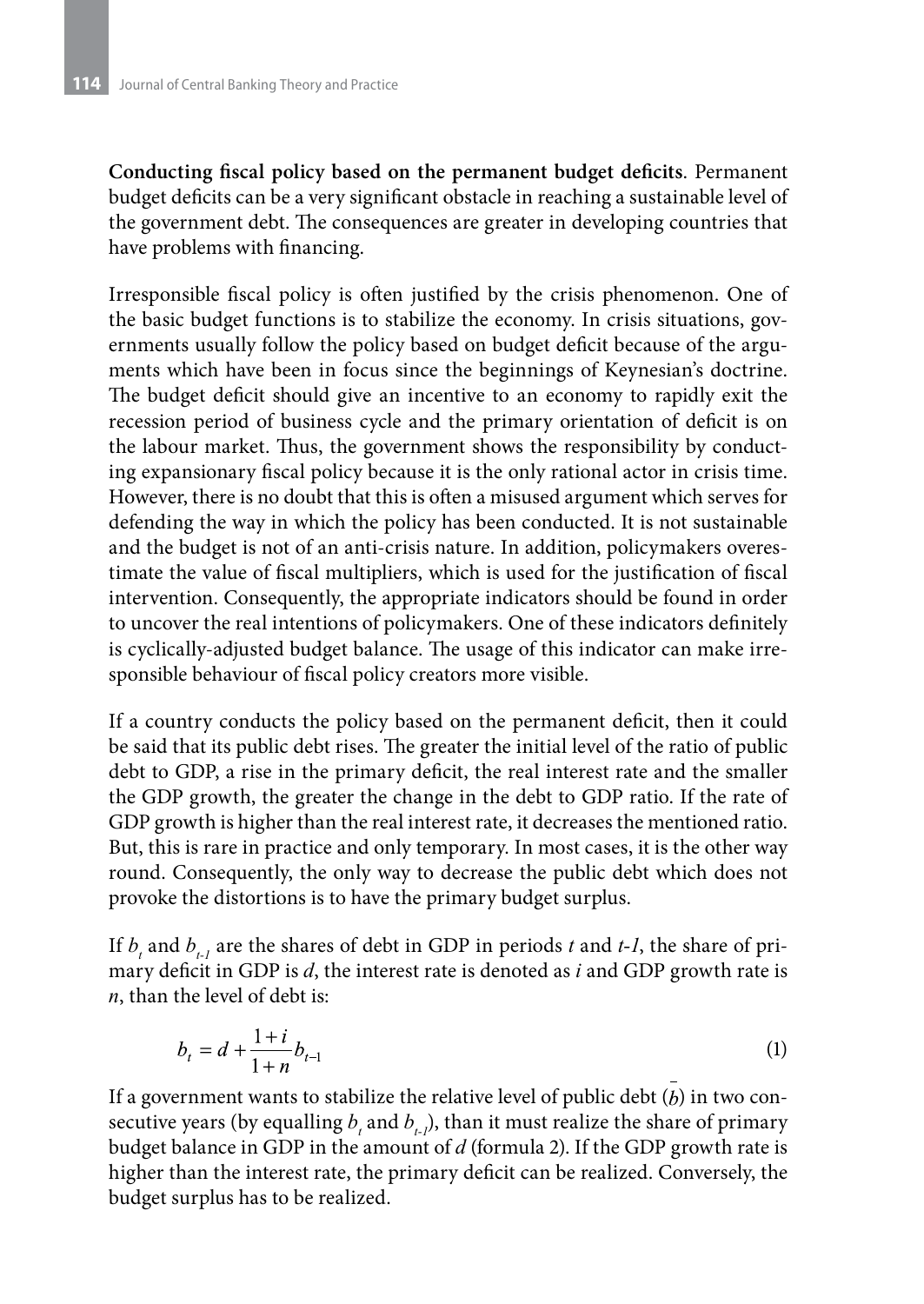$$
d = \overline{b} \frac{n-i}{1+n} \tag{2}
$$

It is clear that developing countries has need for fiscal policy as one of the most important instruments of development, but permanent realization of budget deficit will induce numerous macroeconomic consequences. Because of that, fiscal adjustments are necessary, especially because of other factors of expenditure growth, which are consequences of the aging population resulting in higher expenditures on pensions and health care services.

**Not respecting the numerous goals of public debt management**. Public debt management has become a very complex area, which requires knowledge about various economic and non-economic disciplines. It has multiple goals that are not the same for different countries, not even for one country over different time periods.

Public debt management can be used as a signal which makes the analysis of the nature of fiscal policy easier. If the policymakers conduct an irresponsible policy, they often have only one aim – to find new sources to finance ever higher and higher deficits. Public debt rises rapidly, but this is not the only problem. Loan conditions become more unfavourable. Interest rates rise, the maturity of loans and bonds is lower; the tendency of the currency structure worsens etc. These movements have great implications not only on current generations, but on future generations as well because this policy *de facto* reallocates the resources at the future generations` expense.

**The budget structure is favourable toward consumption and at the investments` expense**. One of the most important tasks of a government in order to increase a country's development chances, besides ensuring conditions for normal functioning of the private sector, is investing money in the form of public investments. This is particularly significant in developing countries. This kind of investment is a precondition for the improvement of private initiatives. Public expenditures are complement to private because the government, through its expenditures, influences the upgrading of business environment through the development of economic, transport and social infrastructure and decreasing the cost burden to the private enterprises.

However, developing countries do not have enough cash resources to support the capital projects from the current revenues, or at least not to a sufficient level. Because of that, many countries decide to finance these projects by getting loans. Having in mind positive externalities, which are the consequence of projects implementation in an efficient and productive way, taking the loans is reasonable action of the government and it can not be said that this is fiscally irresponsible.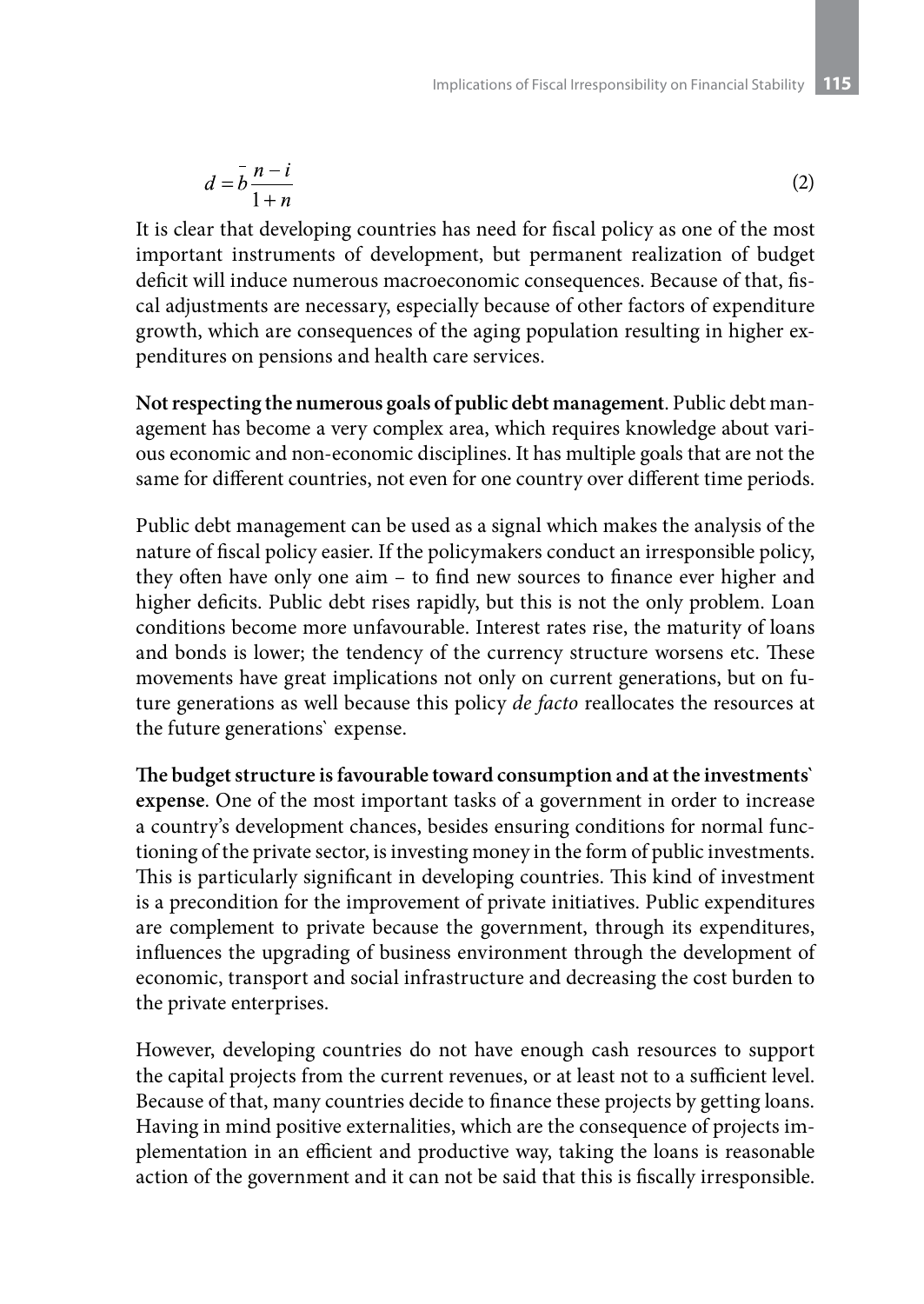In contrast, taking the loans in order to finance consumption cannot be considered as positive direction.

**Political budget cycles are inherent to the economy**. If the theory of political business cycles is valid in one country with a high degree of confidence, then an irresponsible fiscal policy is immanent to that country. It should also be noted that this type of business cycles is inherent to underdeveloped or developing countries, but developed countries are not isolated from this, too. The persistence of fiscal policy based on the budget deficits has initiated the research on political determinants of budget process.

All the aforementioned characteristics of fiscal irresponsibility strive toward the same conclusion – permanent conducting of fiscal policy in this manner will have momentous consequences on macroeconomic stability of one country. If we accept the thesis that individuals are rational, then this policy will be punished in many ways either in short- or long-term.

Voters should understand that they are victims of fraud and that short-term benefits will be paid in the future. Rating agencies should revise credit rating of the country. Investors should signalize that they are not ready to invest their capital under the existing conditions and the credit premium should rise. All this consequences should be incentives to conduct a fiscally responsible policy.

The problem arises when one of these fine instruments fails. Although the practice has shown that it has happened many times before in many countries irrespective of the development level, some differences can be observed. In developing countries, where the level of democracy and transparency is lower, it is common that individuals do not have enough instruments to animate the critical mass of voters in order to demonstrate the catastrophic consequences of conducting the fiscal policy in that direction. This makes the political leaders stronger because they understand that there are no proper sanctions. The sanction is usually impotence in internal sphere. Conversely, in developed countries the rating agencies and financial markets can be in some sort of implicit cooperation with the government, because the credibility of the government is not changed although negative fiscal tendencies have been manifested. It is particularly dangerous if the government continues to conduct the policy in the same way regardless of sanctions because it can cause the domino effect.

When it comes to financial stability, there are also numerous definitions of this term. The one accepted by the European Central Bank is that it is a condition in which the financial system – which comprises financial intermediaries, markets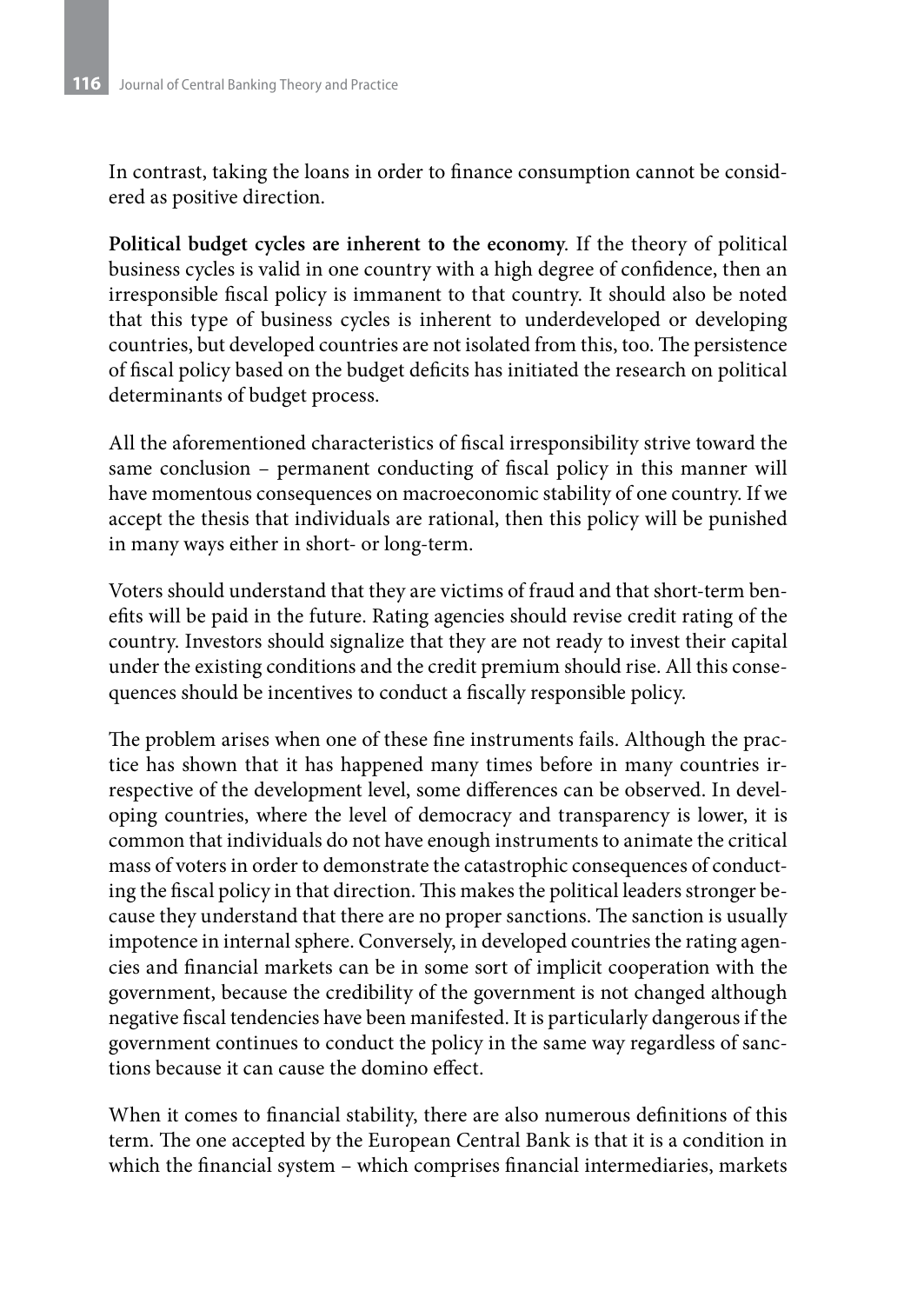and market infrastructures – is capable of withstanding shocks and the unravelling of financial imbalances (European Central bank 2013, p. 5). Although these shocks can have different nature, the focus in this paper will be on fiscal shocks. The importance of financial stability has especially been perceived because of the global financial crisis, which has been incentive for some central banks to affirm it as the main or an additional goal.

### **2.1. Macroeconomic consequences of fiscal irresponsibility**

Analyzing the theoretical postulates about the relation between fiscal policy and financial stability would be incomplete without attention at the most important macroeconomic consequences of budget deficit. It is especially true because the absence or reduced intensity of these consequences was seen as a sufficient condition of financial stability.

The key task in researching the implications of fiscal irresponsibility is to recognize, analyse and predict its effects. Economic policymakers should be aware of the fact that some consequences of fiscal policy have postponed effects and that the initial success can disappear after some time as individuals adapt their behaviour to new conditions. The process of economic policy is finalised by a new equilibrium. However, how much time is necessary for these effects to occur? The macroeconomic implications that have been commonly analyzed in literature are: inflation and credibility of policymakers, the crowding–out effect and the twin deficits.

When it comes to inflation, it is a repercussion of printing the money above the level necessary for optimal functioning of the economy. In economic literature one can find a few theories of inflation, which are to some extent related to the budget deficit and fiscal policy.

One of the most important theories of inflation is the Monetarist theory, which is based on the Quantitative theory of money. Fiscal policy has the task to meet the budget constraints and inflation is only related to the level of money supply. If we accept this separation between monetary and fiscal policy, then the coordination between these policies is disregarded (Ješić 2013, p. 88.). Monetary policy is a necessary and sufficient condition for price stability because it is strong enough to discipline the fiscal policy creators.

Fiscal theory of inflation has been developing since the famous paper written in 1981 by Sargent and Wallace – "Some Unpleasant Monetarist Arithmetic". They started from two possible cases: domination of either monetary or fiscal policy.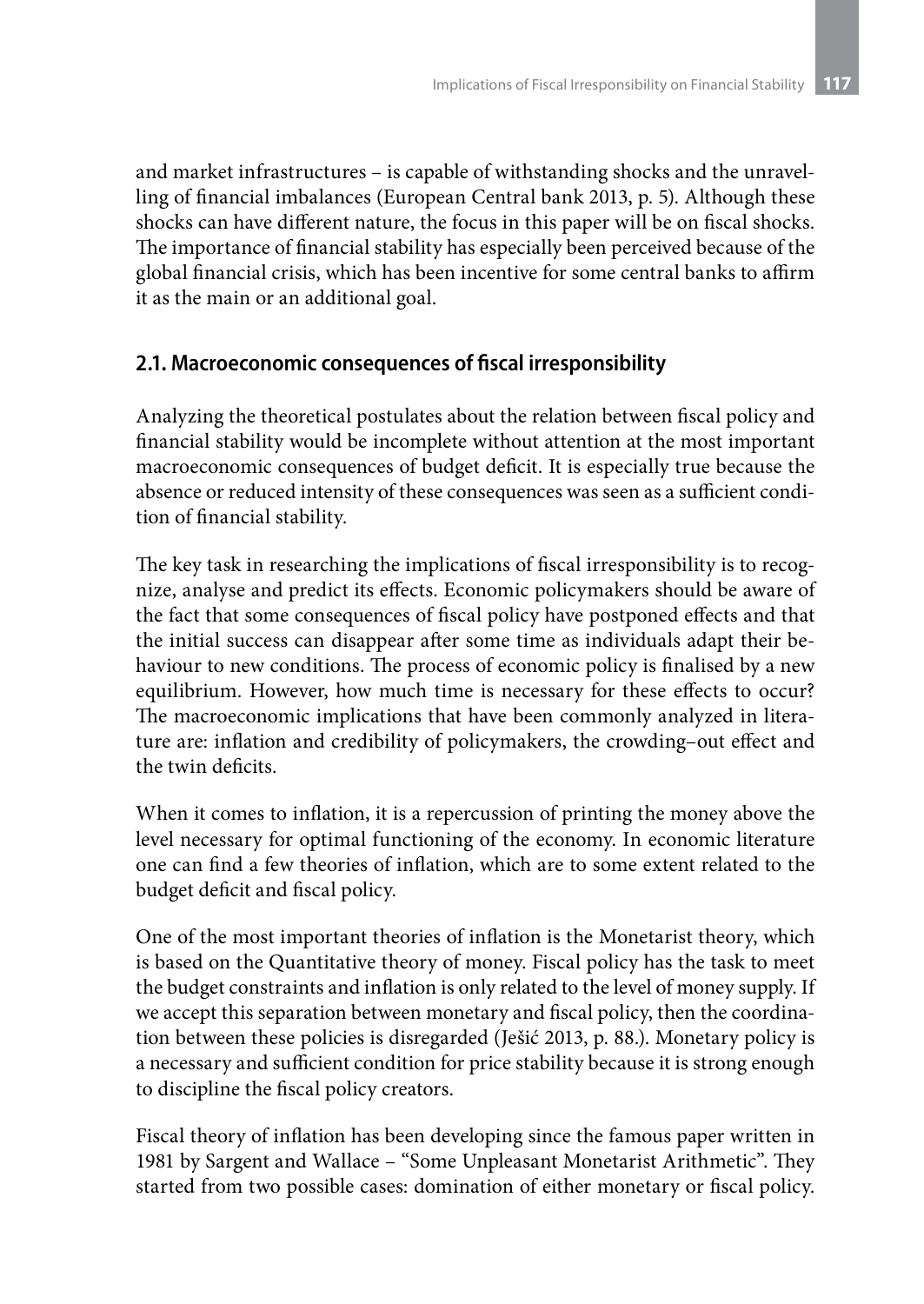In the first case, the monetary authorities determine the targeted value of inflation, and fiscal authorities adapt to this in order to meet the budget constraint. Thus, monetary policy creators have an absolute control over the price level. The second case, which has initiated many discussions about the source of inflation, is the fiscal policy domination. The fiscal authorities determine desirable values of the budget deficit and public debt and the necessary value of money supply is determined accordingly in order to satisfy the budget constraint with higher prices.

The fiscal theory of price level assumes that the key factor of inflation is fiscal policy. The main thesis in this theory is that the budget constraint and fiscal policy are dominant factors in accounting for inflation. It can be concluded that the Ricardian equivalence is not valid and that individuals hold the government securities as wealth. That implies an increase in aggregate demand and inflation, irrelevant of monetary policy.

Besides the various interpretations of inflation by macroeconomic schools of thought, a great number of economists nowadays accept the necessity of coordination between monetary and fiscal policy and the thesis that fiscal variables play important role in the explanation of inflation (Ješić 2013, p. 89.). Based on the majority of theoretical postulates, it can be concluded that financing the deficit by money issues leads to numerous negative consequences. Ultimately, the biggest consequence is hyperinflation.

Important consequence of budget deficit is its influence on credibility. It is a widespread belief that there is a strong connection between credibility of monetary policy and credibility of fiscal policy. Conducting the fiscal policy based on the permanent budget deficit, which threatens the credibility of government and expectations that the future fiscal policy will be conducted in a sound manner, signals danger to credibility of monetary policymakers. In the absence of other methods for deficit financing, the government is faced with the money issue, the only available mechanism after many years of the fiscal irresponsibility. The transformed model of Sargent and Wallace from 1981 is a good base for perceiving the relation between fiscal and monetary policy. Namely, the key hypothesis in Sargent – Wallace analysis is that there is a constraint of possible volume of government securities which is acceptable by the public (Jаkšić, Dimitrijеvić, Fаbris & Prаščеvić 2001, p. 154.). The only question is the level of that limit and the moment when the government decides to finance the budget deficit by printing money. It is commonly overlooked that the significance and efficiency of monetary authorities` decisions are under the influence of fiscal policy. Siklos (2002) argues that there are good reasons to believe that there is a connection between credibility of monetary policy and the way of conduct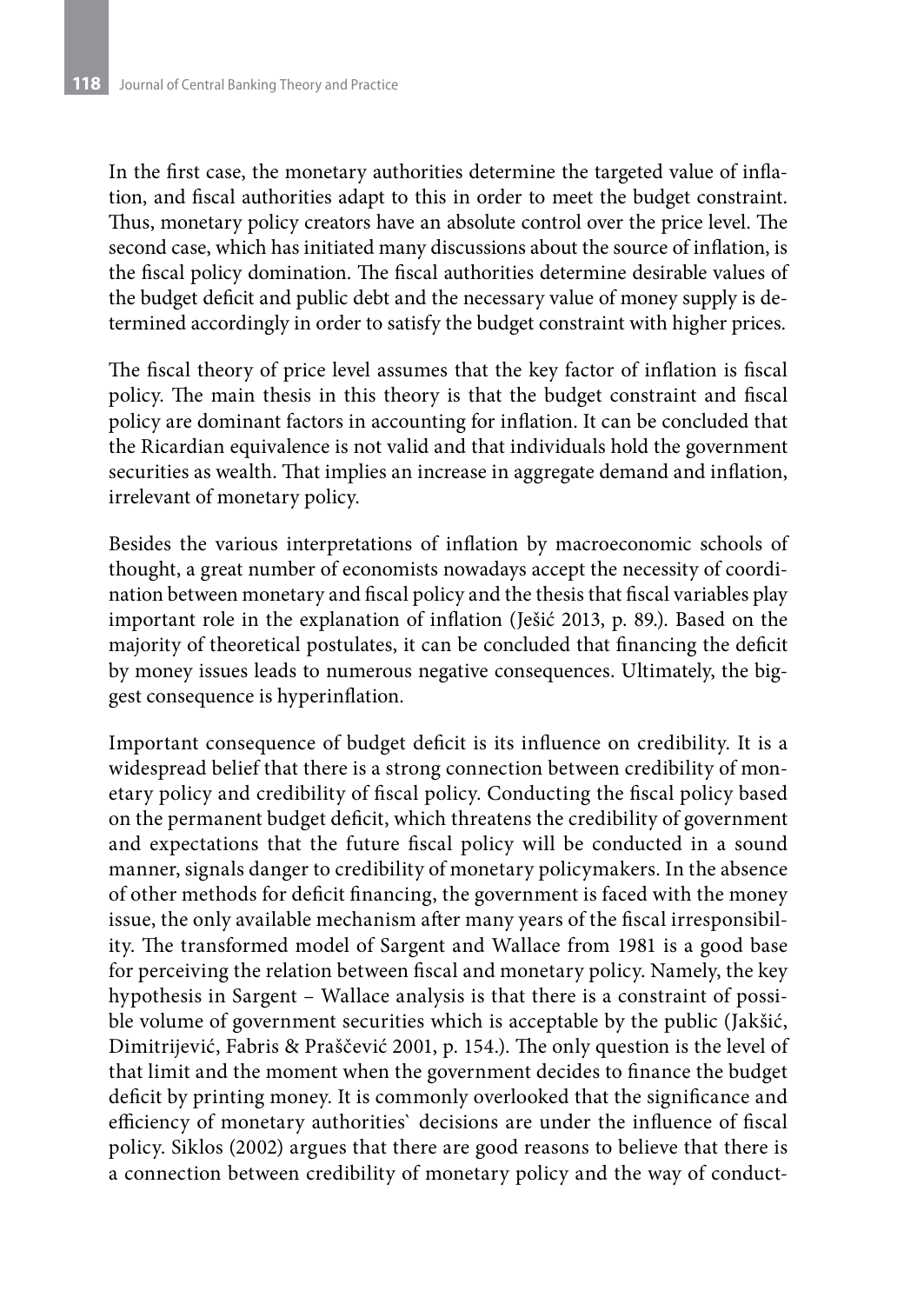ing the fiscal policy, even if no significant relation between fiscal variables and inflation is found in empirical studies.

With the development of Monetarist school of thought, the more comprehensive research of budget deficit consequences on interest rates and investment on next iteration has been realised. Monetarists, like Classical school, propagate the balanced budgets in conducting of the fiscal policy. According to them budget deficit will cause many negative repercussions, regardless of the method of financing the deficit. However, the development of financial markets causes a higher reliance on the issue of government bonds. According to the theory of this macroeconomic school, this influences an increase in interest rates.

What is crucial for the crowding–out effect is the movement of interest rates and the crucial for intensity of the effect is the investment sensibility to interest rates changes. If there is no change in interest rates, the crowding–out effect does not exist. In contrast, if those changes occur, then the effect will be stronger with an increase in sensibility of investment to interest rates. Accepted opinion is that the crowding–out effect is significantly lower in short-term than in long-term, but even in long-term there is a substantial effect of fiscal policy. According to the Keynesian theory, even in the case of rising interest rates, it does not mean that the crowding–out effect exists. Budget deficit stimulates an increase in aggregate demand which has the influence on profitability growth of private investments. This is simulative to investors and the gross level of private investment rises. Investors have optimistic expectations and that initiate crowding–in effect. It can be concluded that the crowding–out effect is stronger in countries with the following characteristics:

- 1. weak initial fiscal conditions;
- 2. weak or inadequate institutions;
- 3. structural factors (e.g. low domestic savings)
- 4. the restricted access to global capital markets (Gray & Woo 2000, p. 10).

We can often read in economic literature that budget deficit and trade deficit are twin deficits. An increase in budget deficit sometimes means an increase in trade deficit and this is the main reason for this term. This effect arises when government gets loans on financial markets in order to finance the budget deficit. The rise in interest rates, as a result of decrease in supply of loanable funds, have influence because investments denominated in domestic currency will be more profitable to domestic and foreign investors. That causes appreciation of the exchange rate, which ultimately leads to rising of trade deficit. This is evident in open economies with prolonged fiscal expansion, where capital is mobile and where changes in in-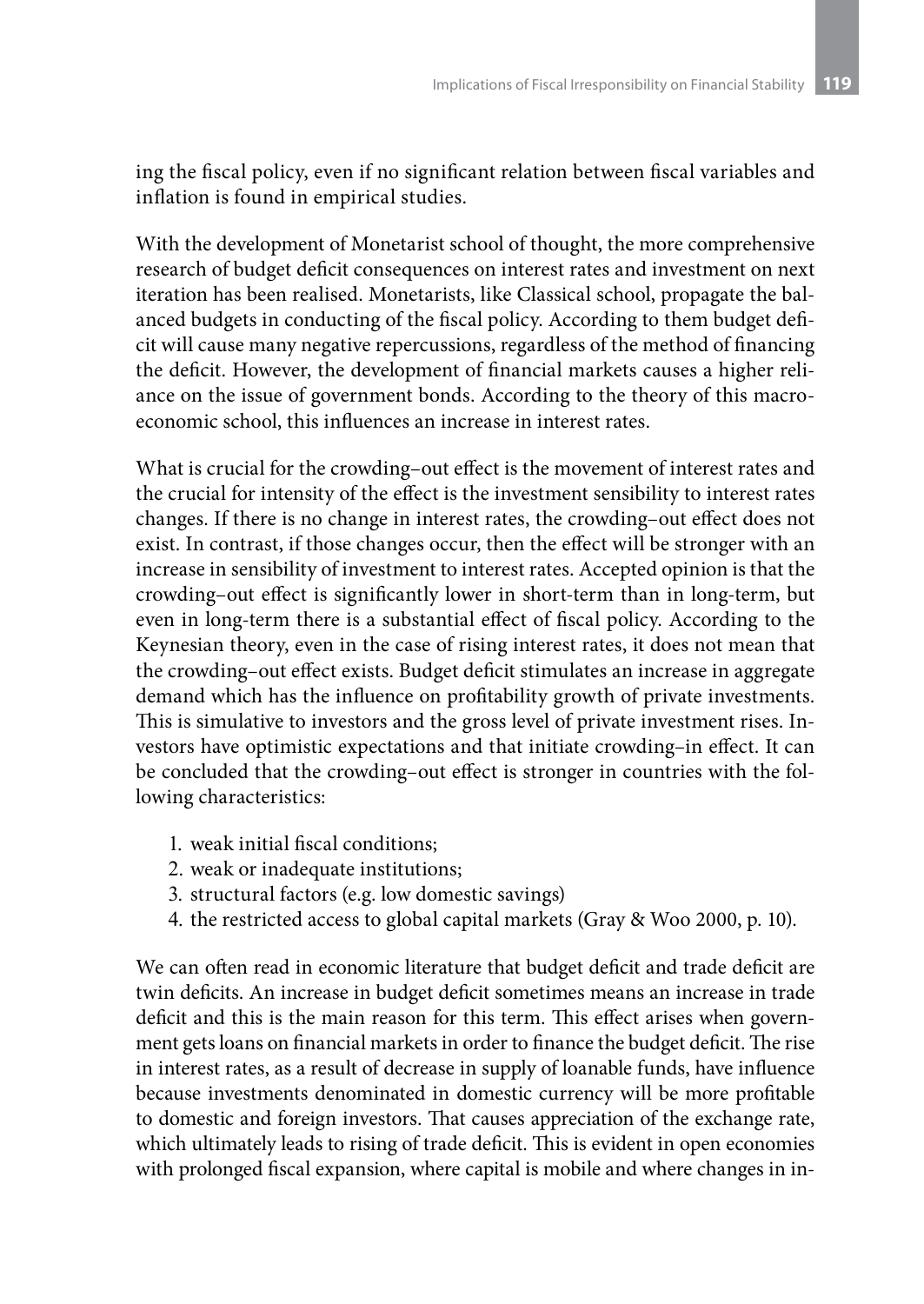terest rates are significant which allows capital movement. This means that transaction costs are negligible in comparison with possible gross benefits.

Having in mind what are the necessary conditions for diagnosing macroeconomic repercussions of fiscal irresponsibility, it is essential to research further what are the methods for preventing that government behaviour. Some of desirable instruments, economic or non-economic, internal or internationally significant, are: development and automation of fiscal rules, increasing of central bank independence, improving transparency in conducting economic policy by establishing independent agencies (e.g. Fiscal Council), rising transparency of ratings agencies, repression of corruption, improvement of legislative framework and law system, development of quality and objectivity of media coverage, etc.

## **2.2. The mechanism of the leash between fiscal irresponsibility and financial stability**

In recent times, there is a thought that fiscal irresponsibility has another very important consequence. It can directly or indirectly influence financial stability. But, before the analysis of influence channels of that government behaviour, the responsibility of central bank for financial stability and the relation between price stability and financial stability should be analysed.

A few different regimes have been developed in literature, depending on the jurisdiction for financial stability. One of these regimes puts accent on central bank responsibility. For a long period, the main goal of majority central banks has been price stability. It was a widespread opinion that price stability is the main requirement for financial stability. Price stability contributes to financial stability by eliminating inflation-related distortions in financial markets, by containing the propagation of shocks via well-anchored inflation expectations and by mitigating pro-cyclicality in the economy (European Central Bank 2013, p.107.). However, it has been shown that the relation between price stability and financial stability is not simple. Everything is more complicated if we introduce the government and fiscal policy. Shirakawa (2012) points out that under special conditions a central bank has to choose between financial and price stability. In inflationary conditions, the real and financial sector can function with smaller or bigger obstacles, but financial instability can lead to a complete crash of both real and financial sectors (Žugić & Fabris 2010, p. 17.). Thus, price stability is a necessary yet not sufficient precondition for financial stability.

In this relationship constellation, central bank cannot wait for the beginning of crisis situation. It has to pay attention on the preventive measures. Therefore,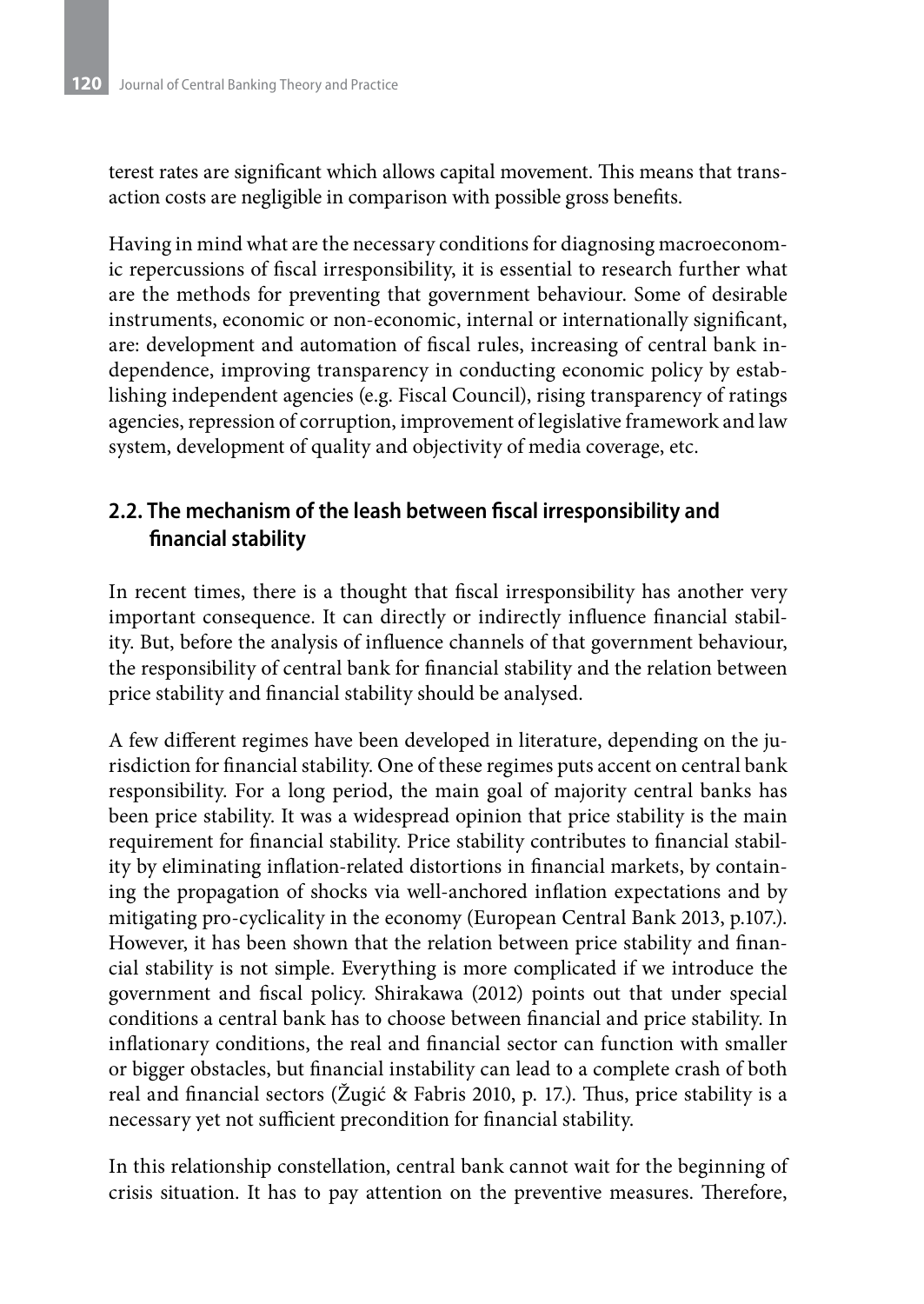with a view to ensuring the earliest possible identification of a crisis symptoms, the central bank should analyze the macroeconomic environment on an ongoing basis; analyze and assess the systemic risk factors; analyze and assess financial condition in all banks in the system; conduct stress testing of banks; on the basis of collected information, timely identify problem banks and request the banks to submit their contingency plans and recovery and resolution plans (Kozarić & Fabris 2012, p. 19.).

Finally, there is a need for deeper analysis of the relation between fiscal responsibility and financial stability. This connection is of a reversible nature, so activating any of direction of this relation can initiate a spiral effect, which can be hardly stopped.

Many studies have been researching risk spillover from banks to sovereigns. By then, the crisis has already begun in the financial sector and it threatens the real sector, demolishing the stability of public finances. What is the fundamental cause of that scenario? Kozarić & Fabris (2012) claim that developed countries in recent period support liberalism, but it is well known that financial markets do not incline to equilibrium by itself. Thus, the financial instability cannot be solved without the government intervention. There is a need for improved macroprudential supervision and necessary financial support to system stabilisation. Consequently, fiscal responsibility is necessary in order to make the manoeuvre space for government to adequately react in the crisis situation.

However, there are not many research studies, which have analyzed the inverse relation – spillover of risk from sovereign to banks and other financial institutions, i.e. the influence of systematic on systemic risk, although in recent times there have been improvements in this area, especially since the of the global crisis outbreak. The proof of this link can be found in Russian and Argentine crisis. A small fund of studies, especially for developing countries, was the motivation for investigation of that one part of the relation between fiscal policy and financial stability. Thus, we will observe fiscal policy as a cause and effect on financial stability as a consequence. In addition, considering the fact that in developing countries and generally in continental Europe financial systems are bank centric, we will put more emphasis on consequences on banks` balance sheets instead of other financial institutions or financial market.

One of the most important and comprehensive studies about transmission channels of risk from the government to the banking sector was published by the research group in the Committee on the Global Financial System, which is overseen by the Bank for International Settlements. The four basic mechanisms of transferring the influence of crisis in public finances on the banking system stability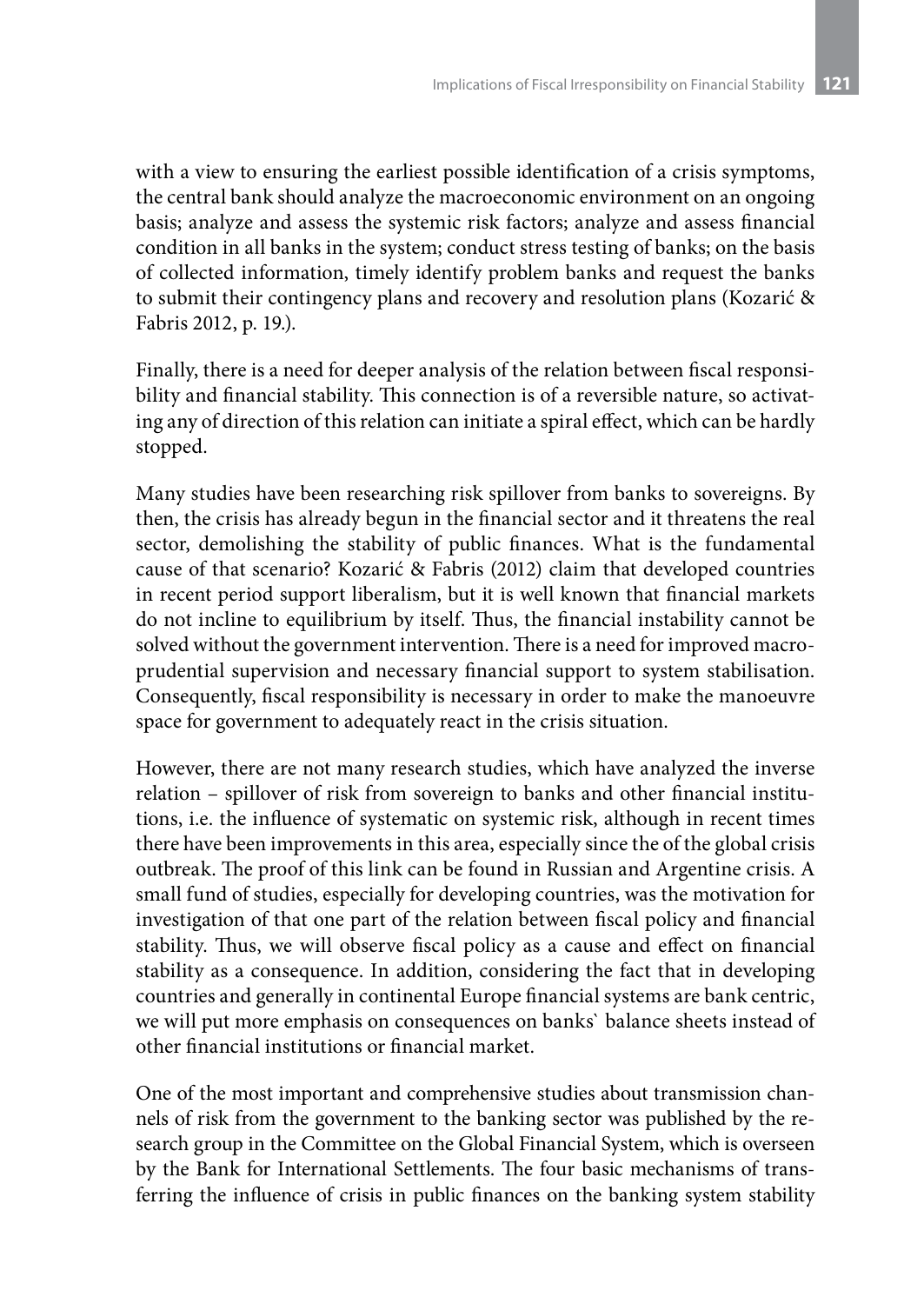are presented in the report. First, there are direct effects on bank balance sheets through their exposure to sovereign debt. Second, there is a reduction in the value of collateral which banks use and which is usually based on government securities. Third, sovereign downgrades have influence (positive correlation) on ratings of domestic banks. Fourth, there is a low possibility for implicit and explicit government guarantees. These effects can be triggered or reinforced by the international transmission of tensions (Committee on the Global Financial System 2011, p.13.).

Besides the mentioned channels, which affect the possibilities of banks to find the necessary capital for financing, we think that two more channels have to be analyzed. First, banks sometimes have enormous losses because of the macroeconomic environment, which is a direct consequence of irresponsible fiscal policy. Second, the financial system stability can be threatened by panic which occurs when some atypical measures of fiscal policy, not immanent to good business practice and market principles, are enacted or even only announced.

**Exposure to the government debt**. One of the basic transmission channels of negative effects from fiscal policy to financial stability become stronger with increase in share of loans to government in total portfolio of loans in some financial institution. Financial institutions by investing in government securities de facto connect their financial stability to fiscal stability.

What are the incentives for these institutions to purchase the government securities or to give loans to the government, even if they operate in financial markets where there are many possibilities for diversification. Shirakawa (2012) points to the main reasons of that sympathy toward government debt: risk aversion, regulative and supervision and central bank policy of monetary easing.

Banks pay special attention to credit risk of debtor in loan acceptance process. It is commonly agreed that the lowest level of credit risk have states, and then the private sector. But, it has become obvious that government debt is not risk–free anymore (Breton, Pinto & Weber, 2012). Regardless of the recent events, banks tend to have a high share of claims on the public sector because of risk aversion. The greater the volume of loans given to the government, the larger the manoeuvre space for banks in other investment alternatives. Namely, in that situation, banks have a possibility to give loans to the private sector under higher interest rates, but with worse credit capability.

The regulation of the financial area makes the government debt more favourable to financial institutions. Namely, the international and home standards favour purchasing the government securities. In that case, there is no burden for banks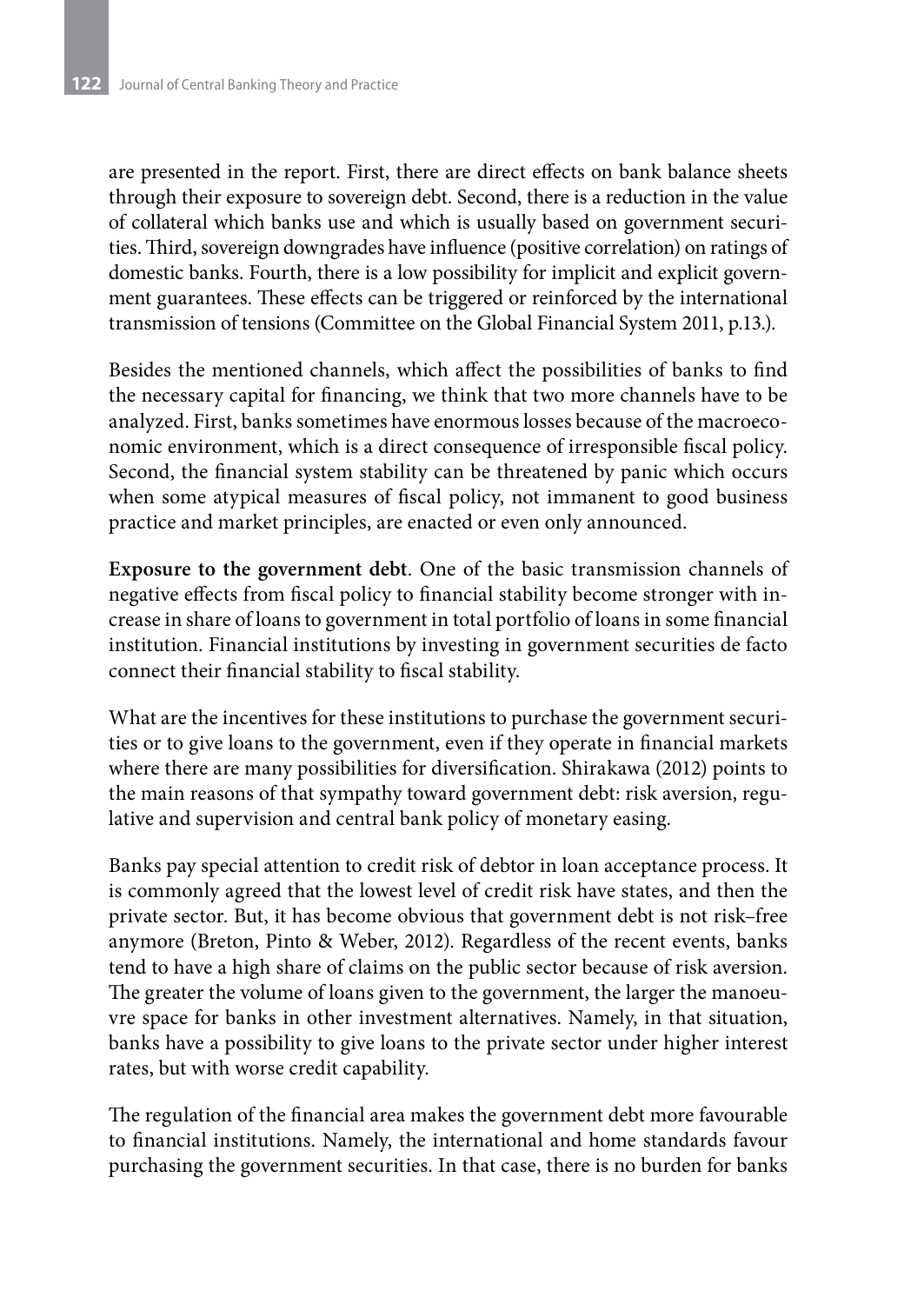in the sense of providing a certain amount of required capital or that burden is low. However, this sort of risky assets requires the lower amount of capital than any other. Thus, the government makes its securities more desirable to financial institutions by regulation as compared to the situation where these regulation standards do not exist.

Policy of monetary easing by central banks of developed countries brings cheaper methods for financing the needs of governments and private sector. But, this has challenged the financial institutions. In these circumstances, they are forced to invest in riskier undertakings, which de facto have influence on systemic risk. Nevertheless, the government securities are still necessary for optimisation of portfolio structure in order to satisfy a desired level of the risk-return ratio.

Finally, it can be noted that there is one more important reason for the exposure to government debt which is obvious in underdeveloped and developing countries. Sometimes the government bonds are only investment alternative for institutional investors. Financial market is not developed yet and does not have depth and volume. In addition, financial institutions have to provide equality between duration of claims and liabilities. Banks need highly liquid short maturity securities but pension funds and insurance companies need long maturity securities. It is common that only government bonds meet these requirements in underdeveloped financial markets.

Now when the motives for exposure to government debt are presented, the losses of banks because of fiscal irresponsibility can be analysed. Firstly, under the hypothesis of market punishment of fiscal irresponsibility by rise in interest rates, the value of bonds which were bought by banks decreases<sup>1</sup> (if the securities are booked at fair value, the losses are presented in balances immediately), i.e. there is a possibility of haircuts on government bonds. The second type of loss, which can threaten financial stability, is a fall in stock prices of banks as a consequence of increase in interest rates on government and other bonds in one financial market. Of course, this is not the rule, but the significant relation between a rise in interest rates and a fall in stock prices has been observed. Finally, a bank could be exposed to one more loss, which happens when there is a real possibility of the country going bankrupt and an increase in non–performing claims which implies worse conditions for financing own needs by creditors. Activation of these losses can seriously endanger the financial stability of one institution, which can lead to financial instability of the entire system.

<sup>&</sup>lt;sup>1</sup> This is specially immanent to underdeveloped and developing countries which do not have credibility to issue long maturity bonds, which implies the greater volatility of interest rates.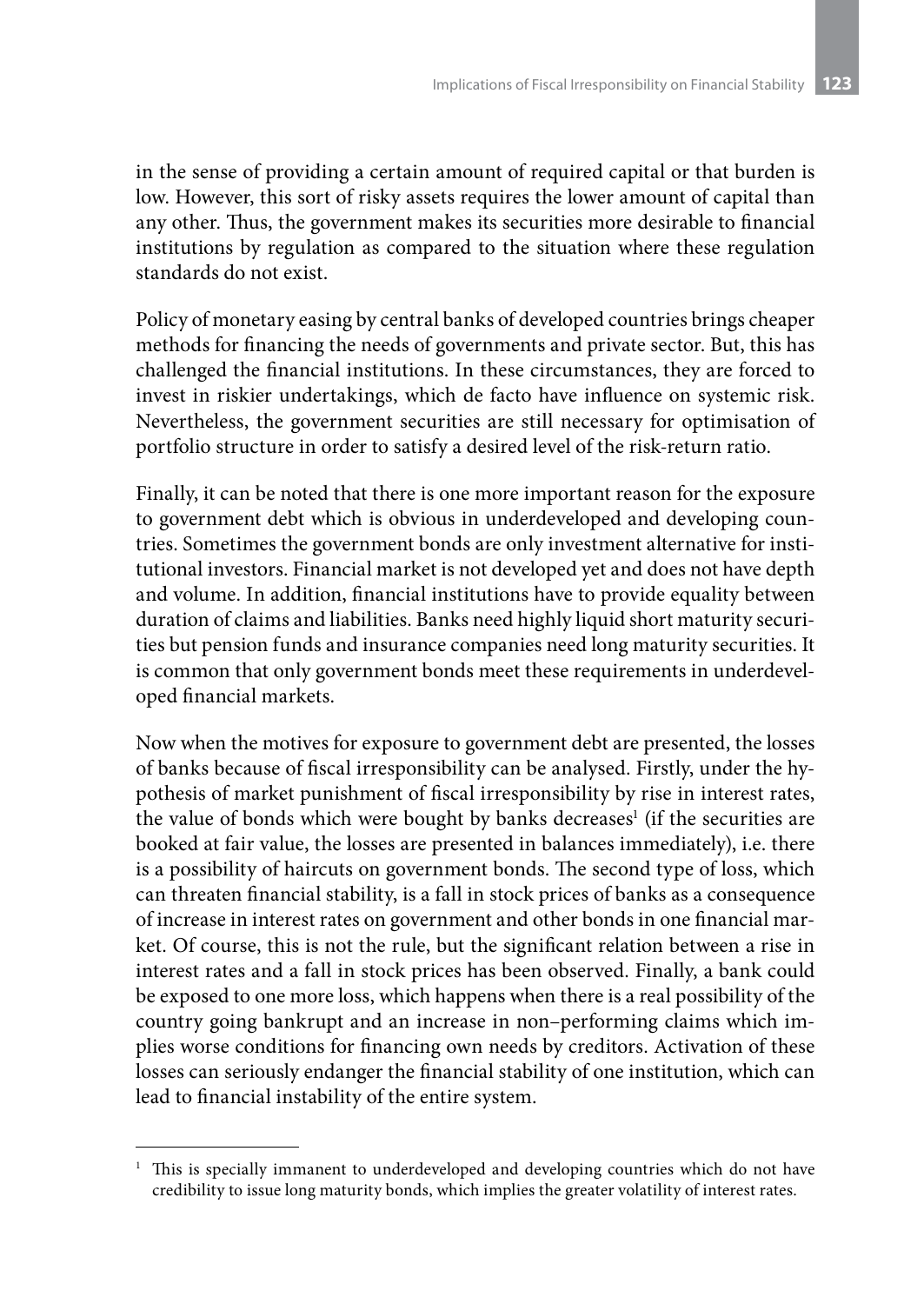**Using the government securities as collateral**. Government securities are used as collateral in REPO transactions and other transactions between central bank and banks and between private transactors. Because of that, the reduced value of collateral has negative influence on volume and number of financial transactions and on possibilities of financial institutions to get loans under favourable conditions. If the asset was already posted in specific transactions, mark to market valuation of collateral could trigger a margin call (Committee on the Global Financial System 2011, p.17.).

**The correlation between ratings of the sovereign and banks**. Some of the factors that determine the credit rating of one country are a rise in GDP, inflation, budget deficit, trade deficit etc. Considering the theoretical postulates about the budget deficit influence on inflation, GDP and trade deficit, it is obvious how important is to sustain fiscal discipline. Credit rating of a bank depends on specific idiosyncratic conditions immanent to the bank, but also on sovereign rating, i.e. rating of the sovereign and banks are highly positively correlated.

**Reducing the issuing of the guarantees**. Deterioration of fiscal position of the country can significantly affect the risk perception of some banks because of the reduced possibility of implicit or explicit government guarantees. Namely, some banks are highly important because their bankruptcy would destabilise financial system. They are too big to fail and the government should support them in crisis situations. This is the reason why it is claimed that they are users of implicit government guarantees. On the other side, many countries are forced to give explicit guarantees in crisis situations. These interventions are very expensive, and worsened fiscal position can lead to the situation where the government does not have enough possibilities to support these financial institutions.

**Adverse macroeconomic conditions**. The pursuit of a fiscally irresponsible policy generates numerous macroeconomic consequences and unemployment is one of them. In expansion of the economy, the financial sector is one of the biggest winners. But when recession begins, a rise in unemployment influences the financial sector in at least two ways. The current bank clients have difficulties in debt servicing because of a decrease in earnings or layoffs, which can be seen through the trending of non–performing loans. On the other side, increasing the client base in the period of unemployment growth is almost an impossible mission because of risk aversion of individuals in that country. Psychology is of great importance here because acting as a rational person on the micro level, an individual makes damage on the macro level. The whole process is amplified by money withdrawal from the accounts, escaping from domestic currency, withdrawal of the foreign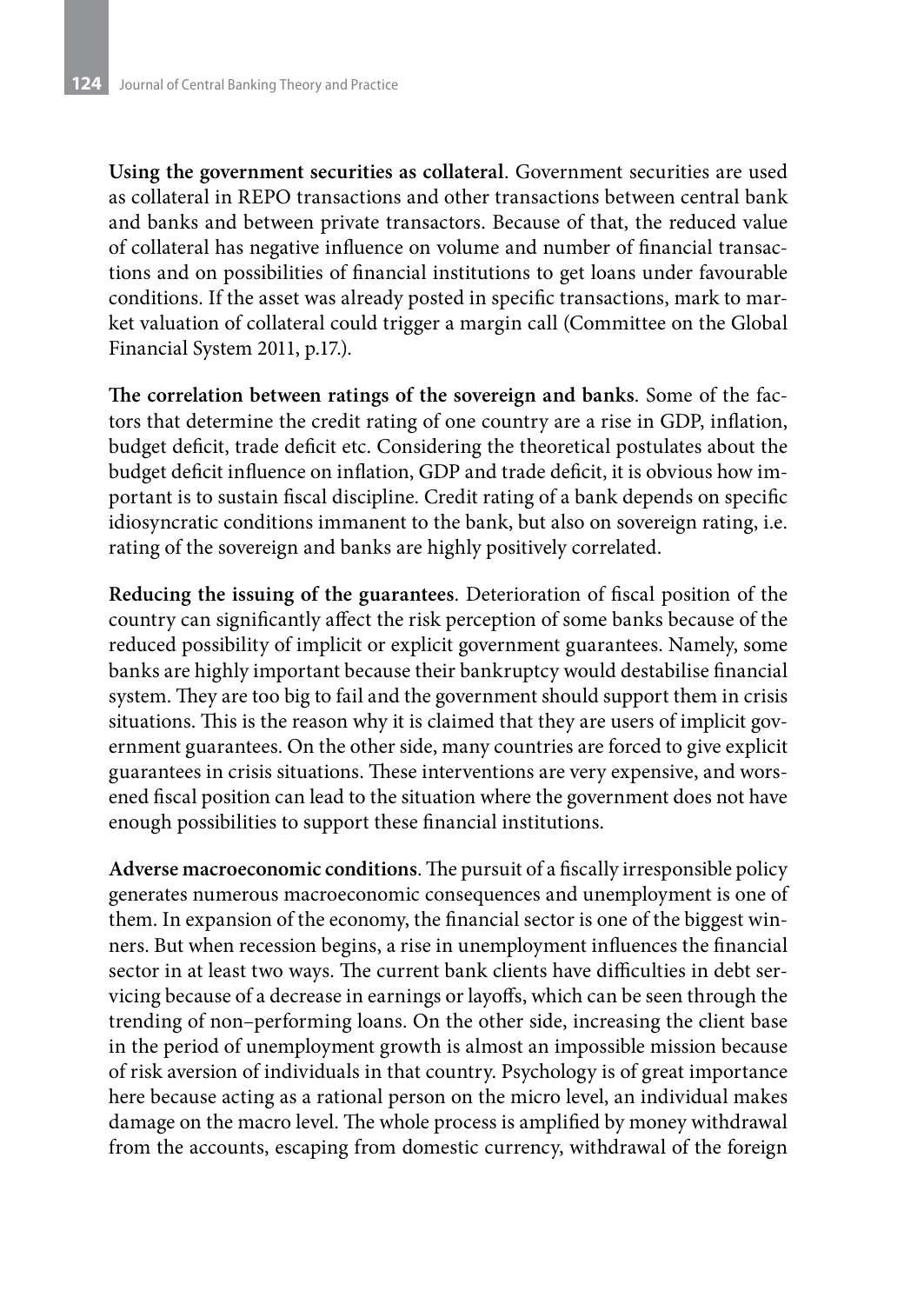capital etc. Of course, in adverse macroeconomic conditions, the companies also have difficulties in servicing their debts and having no access to new loans.

**Atypical fiscal policy measures**. Finally, particular non-standard measures of fiscal policy significantly worsen financial stability. These are measures that have a direct influence on bank balances. What is characteristic for these channels of influence is that they are not expected because they are not immanent to modern market economies and they have never been implemented before. They are usually one-off. The consequence can be banking panic, which can lead to instability of banking system.

# **3. The applicability of theoretical postulates to the EU countries**

Having in mind possible implications of fiscal irresponsibility from the macroeconomic aspect and aspect of financial stability, it is useful to see how the global economic crisis affects the relation between sovereign risk and risk of financial system. Statistical data will help in the verification of the connection between fiscal irresponsibility and financial stability.

# **3.1. Debt crisis in the EU countries**

In recent years, numerous countries have been struggling with the public debt crisis. The crisis has hit the countries with different economic and institutional level of development. All EU countries have been affected by the prolonged crisis, with a higher or a lower intensity, which supports the analysis of this process.

One of possible causes of the public debt crisis is the absence of coordination of fiscal policy on the EU level. In addition, an important factor is the systematic absence of commitment to fiscal rules. Namely, the history of fiscal rules is relatively short, but very interesting because of the way they function. The country can enter the euro area by fulfilling the Maastricht criteria. The criterion for entrance, when it comes to fiscal indicators, is defined as numerical rules for budget deficit and public debt in relative value and more detailed specification was presented in the Stability and Growth Pact (SGP) enacted in Amsterdam in 1997. The main incentives for this document were the connection between monetary and fiscal policy and a need for constraining of nationality of fiscal policy. Time has shown that the initial version of SGP did not have political power, as was seen at first, resulting in the revision in 2005 as the answer to all disadvantages of the previous regulation. The key novelty was monitoring the medium–term goal on cyclically adjusted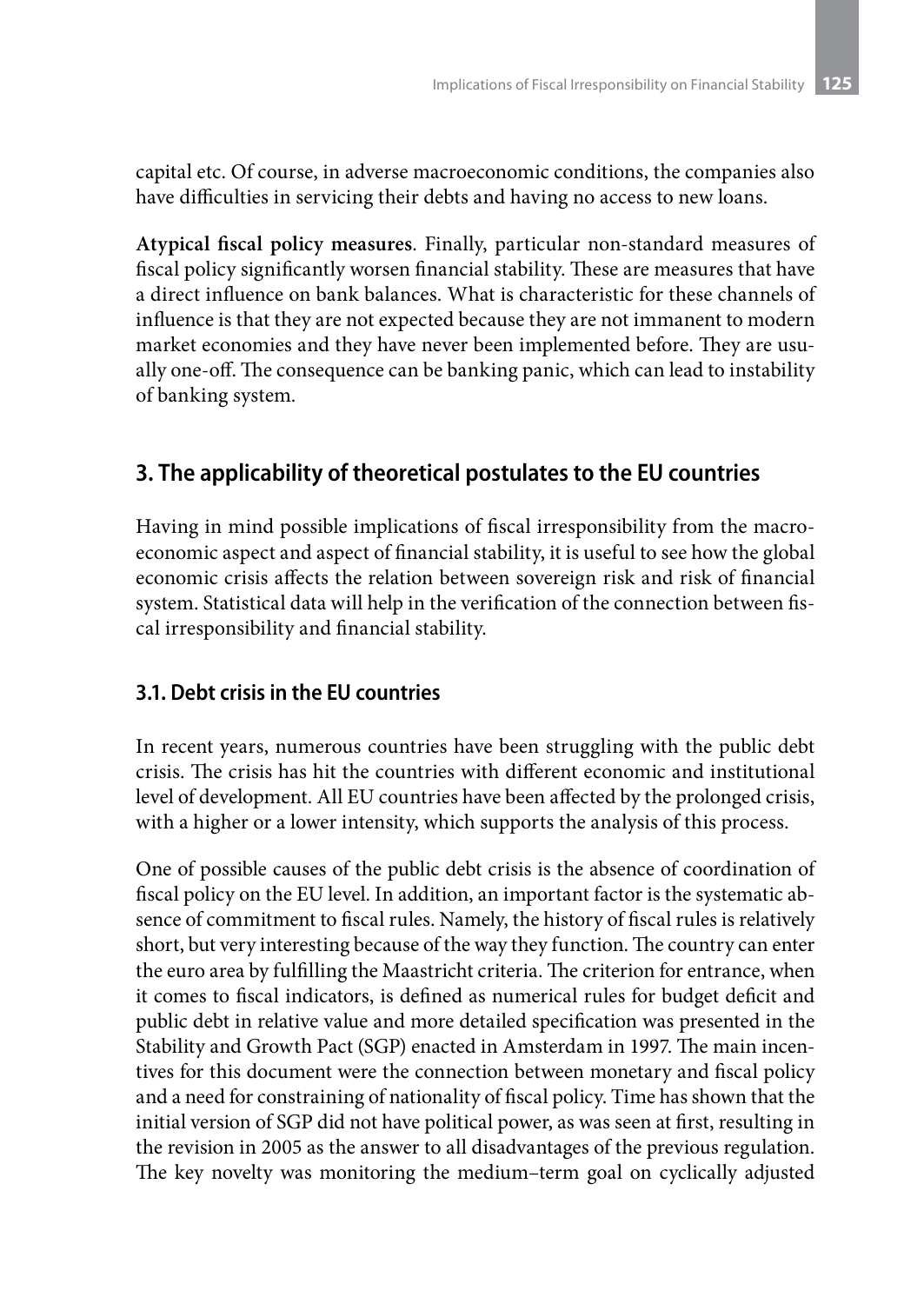base. The main cons of the revised regulation were loss in transparency, simplicity, precision, implementation power, while the main advantage was flexibility.

In order to help the SGP survival and enforcement by the member countries, a new Euro - Plus Pact was enacted in 2011. It has four goals, and one of them is the contribution to sustainability of public finances. The member countries have been obliged to implement fiscal rules on the national level that could be more rigorous then supranational rules. In addition, the "Sixpack" legislation was enacted in 2011 and it applies to all EU countries with more rigid rules toward members of the euro area. Finally, in March 2012, the Treaty on Stability, Coordination and Governance in the Economic and Monetary Union was signed, except by Great Britain and the Czech Republic. It has been in force as of the beginning of 2013.

It is questionable whether future new constraints to fiscal policy will give results because the previous ones proved ineffective due to the global crisis, but mostly because of discretionary actions of the fiscal policy creators in business expansion periods. One of the most important tasks for the economic policymakers is to revive the credibility of sovereigns, i.e. that government securities have the risk-free status (Caruana & Avdjiev, 2012). The review of key fiscal indicators for particular EU countries is presented in Table 1.

|                 | 2008           |                   | 2009           |                   | 2010           |                   | 2011           |                   | 2012           |                   |
|-----------------|----------------|-------------------|----------------|-------------------|----------------|-------------------|----------------|-------------------|----------------|-------------------|
| geo\time        | public<br>debt | fiscal<br>deficit | public<br>debt | fiscal<br>deficit | public<br>debt | fiscal<br>deficit | public<br>debt | fiscal<br>deficit | public<br>debt | fiscal<br>deficit |
| <b>Bulgaria</b> | 13.7           | 1.7               | 14.6           | $-4.3$            | 16.2           | $-3.1$            | 16.3           | $-2.0$            | 18.5           | $-0.8$            |
| Czech Republic  | 28.7           | $-2.2$            | 34.2           | $-5.8$            | 37.8           | $-4.8$            | 40.8           | $-3.3$            | 45.8           | $-4.4$            |
| Germany         | 66.8           | $-0.1$            | 74.5           | $-3.1$            | 82.4           | $-4.1$            | 80.4           | $-0.8$            | 81.9           | 0.2               |
| Greece          | 112.9          | $-9.8$            | 129.7          | $-15.6$           | 148.3          | $-10.7$           | 170.3          | $-9.5$            | 156.9          | $-10.0$           |
| Spain           | 40.2           | $-4.5$            | 53.9           | $-11.2$           | 61.5           | $-9.7$            | 69.3           | $-9.4$            | 84.2           | $-10.6$           |
| France          | 68.2           | $-3.3$            | 79.2           | $-7.5$            | 82.4           | $-7.1$            | 85.8           | $-5.3$            | 90.2           | $-4.8$            |
| Italy           | 106.1          | $-2.7$            | 116.4          | $-5.5$            | 119.3          | $-4.5$            | 120.8          | $-3.8$            | 127            | $-3.0$            |
| Hungary         | 73             | $-3.7$            | 79.8           | $-4.6$            | 81.8           | $-4.3$            | 81.4           | 4.3               | 79.2           | $-1.9$            |
| Austria         | 63.8           | $-0.9$            | 69.2           | $-4.1$            | 72             | $-4.5$            | 72.5           | $-2.5$            | 73.4           | $-2.5$            |
| Poland          | 47.1           | $-3.7$            | 50.9           | $-7.4$            | 54.8           | $-7.9$            | 56.2           | $-5.0$            | 55.6           | $-3.9$            |
| Romania         | 13.4           | $-5.7$            | 23.6           | $-9.0$            | 30.5           | $-6.8$            | 34.7           | $-5.6$            | 37.8           | $-2.9$            |
| Slovenia        | 22             | $-1.9$            | 35             | $-6.2$            | 38.6           | $-5.9$            | 46.9           | $-6.4$            | 54.1           | $-4.0$            |
| Slovakia        | 27.9           | $-2.1$            | 35.6           | $-8.0$            | 41             | $-7.7$            | 43.3           | $-5.1$            | 52.1           | $-4.3$            |

**Table 1: General government gross debt and government deficit/surplus for some EU countries (in %)**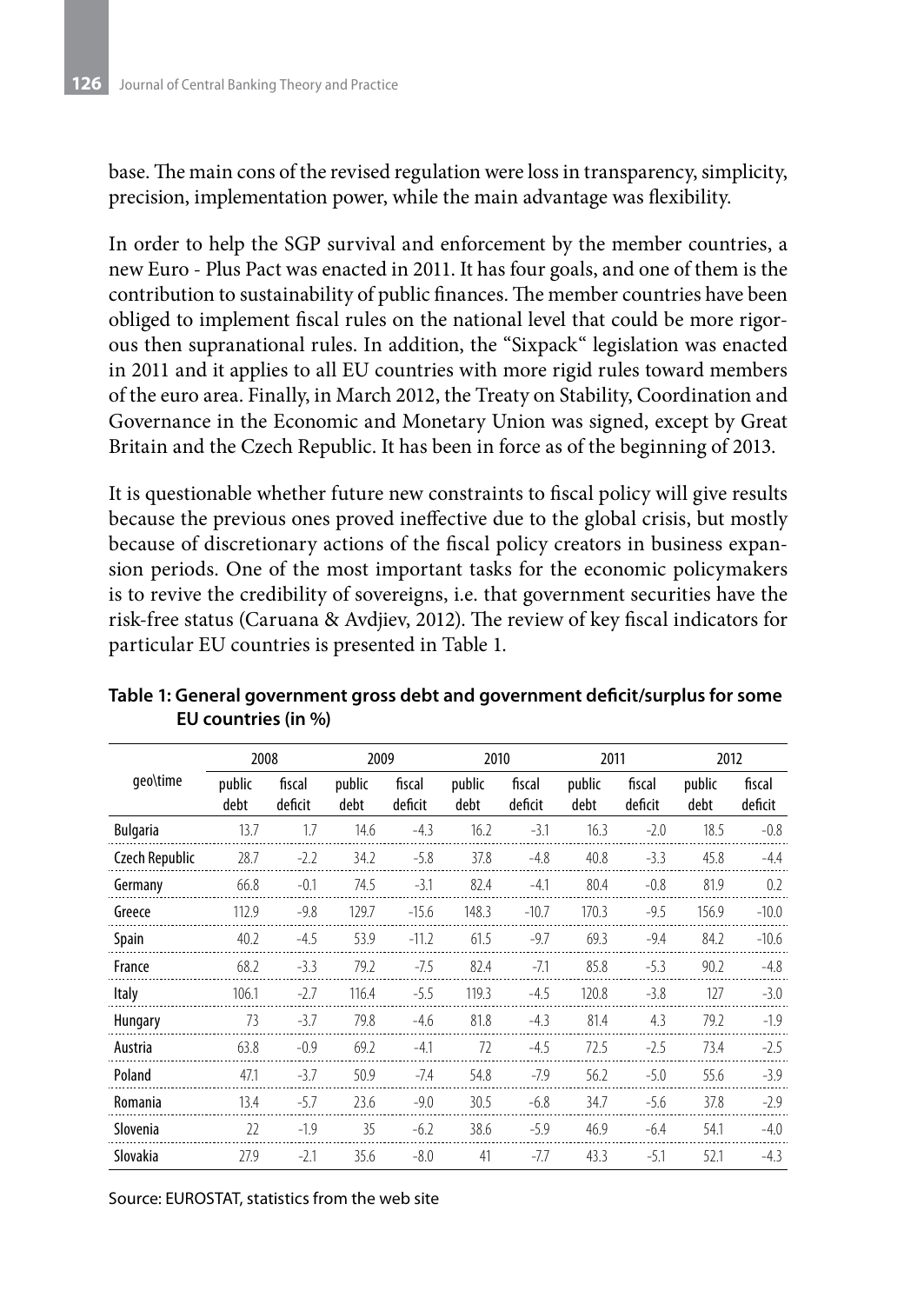### **3.2. Financial (in)stability in debt crisis conditions**

Fiscal results of observed countries have influenced financial stability. In situation of violation of the fiscal rules and record levels of fiscal indicators in recent decades, it could be expected that the relation between fiscal policy and financial stability will be activated. Caruana & Avdjiev (2012) state that three main reasons have caused the crisis starting from 2008: inadequate capital of banking system, inadequate fiscal positions of governments and interconnectedness in the global financial system.

In order to evaluate the stability of banking sector in the EU countries, the EUwide stress test exercise of some banks was conducted. The aim of this test was the research of possible influences of the current economic crisis on the financial system. It was conducted by the European Banking Authority, one of the main responsibilities of which is to ensure the functioning and integrity of financial markets and the stability of the financial system in the EU. The results show that at the end of 2010, under the adverse scenario, 20 banks would fall short of the 5% capital threshold. Taking into account the substantial capital raising in 2011 for the full sample of banks participating in the EU-wide stress test exercise, the CT1R (Core Tier 1 ratio) would decline, on average, from 8.9% in 2010 to 7.7 % under the adverse scenario (European Banking Authority 2011, p.8.). The number of banks with this ratio below 5% would be 8, but many of them would be above but close to the lower limit. How the fiscal policy has been contributing to the undermining of financial stability in EU? The answer is in the already mentioned transmission channels.

**Exposure to the government debt**. This is one of the most important transmission channels of risk from a sovereign to financial institutions. For the analysis of bank exposures to government debt, the data relevant for the analysis can be obtained from the stress test results. Something, which was in the scope of this test and that could partially illuminate the relation between fiscal policy and financial stability, are bank exposure to sovereign debt and haircuts for sovereign debt held in trading book of banks. Why we emphasize partially? Because this stress test does not encompass haircut for sovereign debt in banking book of banks, regardless of the case of the most European banks in which the biggest percentage of this kind of assets is ranked in this category (Figure 1). Namely, banks can treat sovereign debt securities in two ways. The first one is to record in the trading book where the securities for trading are held. Thus, a buyer of these securities does not have intention to hold them to the maturity, but to make profit by selling and buying them at particular moments. Because of that they are recorded in bank books at fair value and contingent losses in case of insolvency of the issuer must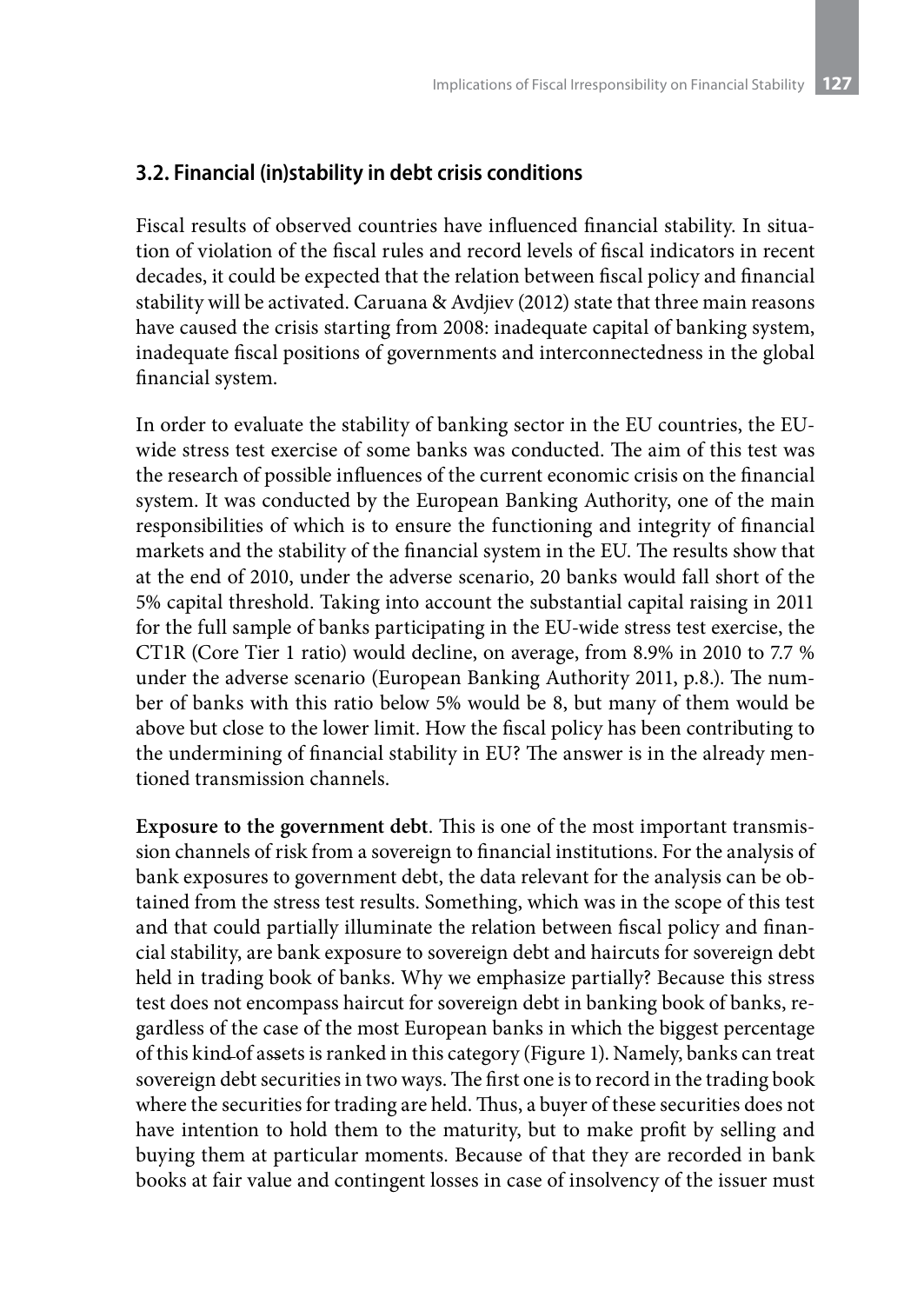be marked immediately. Thus, assets in the trading book are marked-to-market daily. On the other side, if the goal of bank management is to hold the securities





Source: Adapted according to Committee on the Global Financial System 2011, p. 14.

to maturity, then these bonds are noted in the banking book of the bank. Consequently, they are held in books at cost (historical value) and contingent losses because of sovereign default is recorded when these losses become certain. The hypothesis on which the stress test was conducted was that securities in the banking book are not potential initiator of systemic risk because of the mechanisms enacted at the euro area level which purpose is to absorb potential shocks in the member states. This is one of the main complaints to the way of conducting stress test because this method underestimates the level of exposure to government debt.

While analyzing bank exposures to

government debt, Blundell-Wignall and Slovik (2010) point out that debt held in banking book cannot be neglected forever. In addition, it is important to notice that:

- 1. Banks tend to be heavily exposed to the sovereign debt of their own country. The exposure of Greek banks to Greek sovereign debt represents 226% of their Tier 1 capital. In Italy, Hungary, Spain, Portugal, and Ireland these numbers are 157%, 133%, 113%, 69% and 26%, respectively.
- 2. Large cross-border exposures (defined as an exposure above 5% of Tier 1 capital) to Greece are present for Germany, France, Belgium (all with systemically important banks), Cyprus and Portugal. Large exposures to Portugal are present in Germany and Belgium; to Spain in Germany and Belgium; to Italy in Germany, France, The Netherlands, Belgium, Luxembourg, Austria and Portugal; and to Ireland in Germany and Cyprus.
- 3. Some banking systems are also exposed to non-euro area sovereign debt not subject to the EFSF2 : for example, Austrian, Belgian and German exposures to Hungary are above the notional 5% threshold (Blundell-Wignall & Slovik 2010, p. 7.).

<sup>2</sup> EFSF – European Financial Stability Facility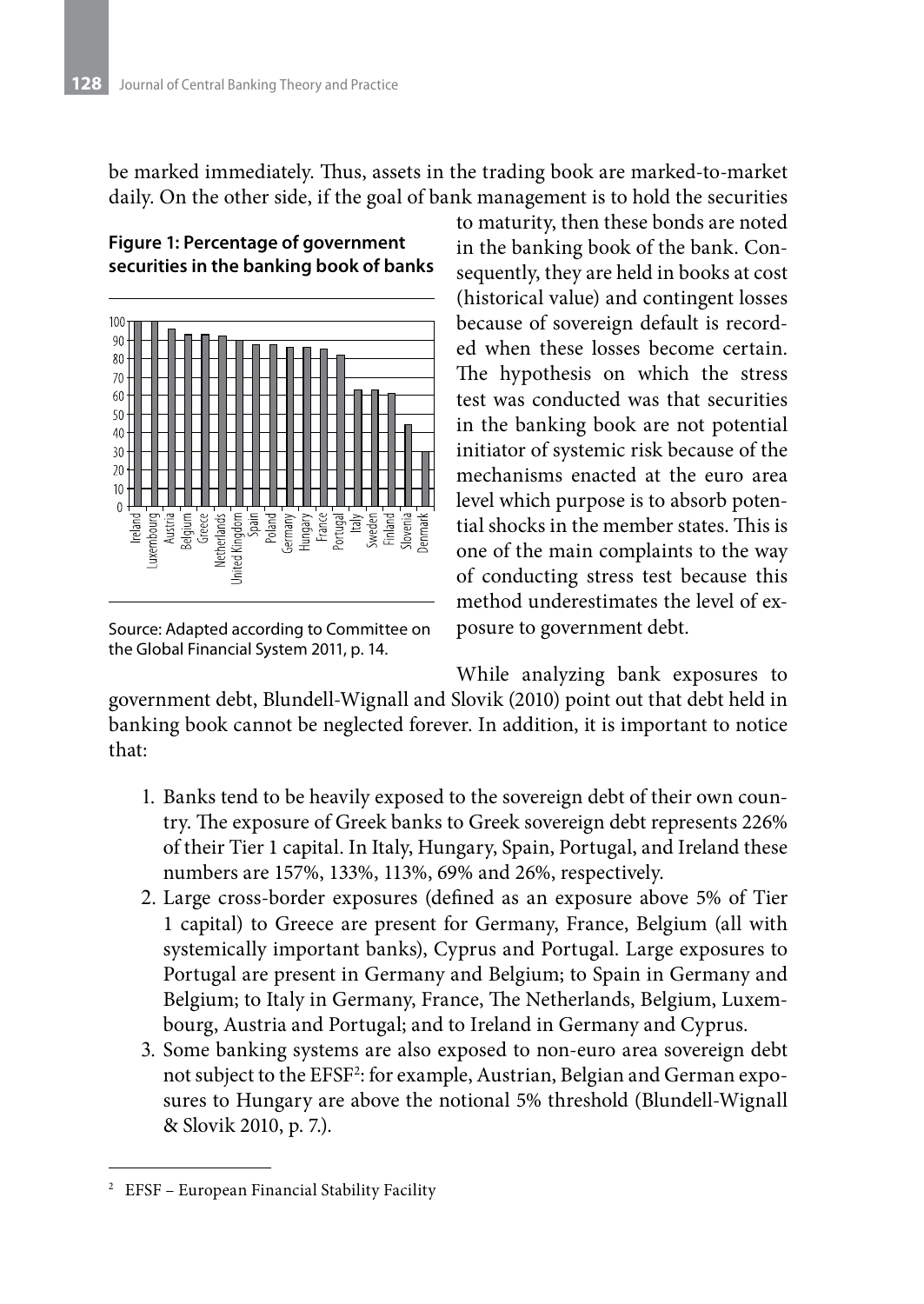Thus, in accordance with theoretical postulates, exposure of banks to the public sector is high and significantly higher in home banks. Holdings of domestic government bonds as a percentage of bank capital tend to be larger in countries with high public debt (Committee on the Global Financial System 2011, p. 14.). Coherent to the second state, it can be concluded that a high percentage of public debt has been financed by banks` financial resources (Figure 2).

Based on the data about exposures to government debt, it is interesting to analyse whether theoretical postulates about the incentives for banks to hold

#### **Figure 2: Government debt financed by banks**



Source: Bolton & Jeanne 2011, p. 14.

these securities in their portfolios are valid. The answer is positive. One of the key reasons is regulation. Namely, according to Basel II, banks can implement two different approaches in the calculation of capital requirements: standardised approach and internal ratings-based approach (IRB). In the first approach, risk weights for public debt denominated in foreign currency are determined considering the credit rating of the security issuer and the best quality securities have 0% weight. This weight is also applied to securities denominated in domestic currency. The second approach has been implemented by large international banks<sup>3</sup> and it also allows 0% weight, but they are calculated on the basis of some parameters in the bank and they are not given *a priori*. In addition, banks may be authorized, under some conditions and to a various extent across countries, to implement the standardized approach for sovereign exposures – applying then a zero risk weight – and the IRB approach for other exposures (Nouy 2012, p. 97). According to Basel III, the treatment of a public debt denominated in domestic currency stays unchanged, i.e. it will have a 0% weight. Thus, the structure of bank portfolio cannot be based only on management goals, but also on regulatory incentives, which can be rigid and cause the shrinking of the manoeuvre space in investment alternatives decisions.

Losses of the banks, which are consequence of the exposures to public debt, were different from country to country. The stock prices of banks in Greece and Italy

<sup>3</sup> In EU stress test panel which comprised 90 banks, 59 banks were using this approach.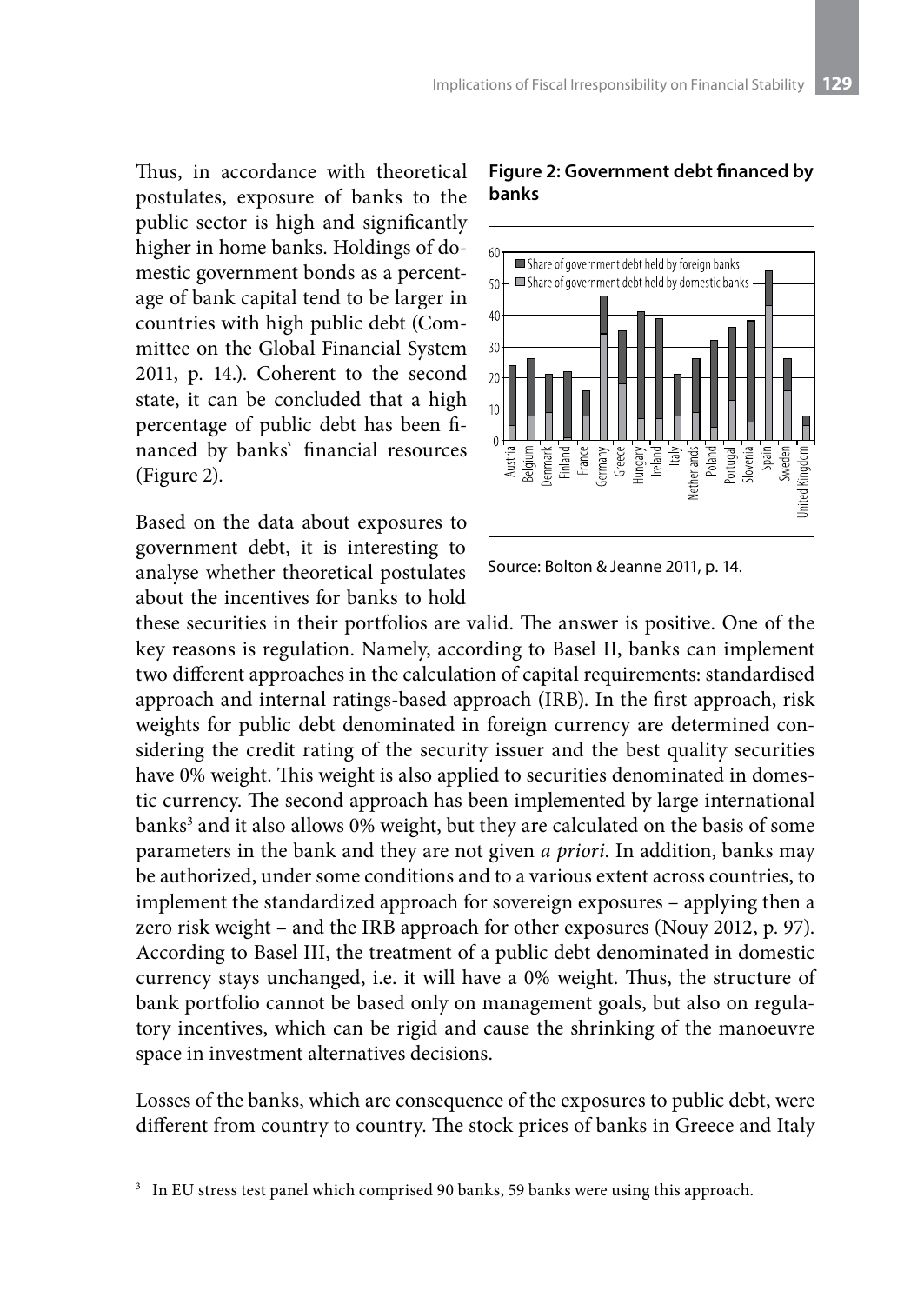in one period were dropping because of announcement of the stress test results, but the stock prices of banks in other countries cannot be explained with that significance by this factor (Angeloni & Wolff, 2012). Of course, the losses of banks which have had great exposures to public debt of Greece, Portugal, Ireland and other highly indebted countries were significant, especially when these securities were recorded at fair value. This has affected financial stability, which necessitated government intervention in these countries.

**Using the government bonds as collateral**. The practice of using the government bonds as collateral in operations with a central bank differs by the country, but it is more common in the USA and Japan than in Europe. The government securities are commonly used as collateral in private REPO transactions in Europe. Deteriorated fiscal conditions have negatively influenced the possibilities of capital collecting for banks through the reduced value of government bonds. For example, in November 2010, LCH.Clearnet, a leading clearing house, increased the haircuts on the Irish government bonds to 45%, and in April 2011 it raised haircuts on the Portuguese sovereign bonds. These haircuts have subsequently been increased further, and were 75% and 65% respectively in June (Committee on the Global Financial System 2011, p. 19.). This directly affected the banks, which held these securities in their portfolios.

**The correlation between ratings of sovereign and banks**. When it comes to the EU members, there are significant proofs of importance of this risk transmission channel. Since August 2007, 64% of domestic banks have had their credit ratings lowered within the six months following a sovereign downgrade (Committee on the Global Financial System 2011, p. 21.). Besides the financial institution credit rating downgrading in case of sovereign rating downgrading, the rating of a financial institution will usually be the same or lower than the sovereign rating. There are a few cases of banks having higher rating than the country (the percentage of these banks in the EU countries which do not have the highest rating is about 2%).

Moreover, it is very important to observe one more indicator that has market nature – credit default swap (CDS). Angeloni and Wolff (2012) argue that the strong correlation exists between CDS premiums on sovereign and bank bonds – in Ireland the coefficient of correlation is 0.675, 0.9678 in Italy, 0.8802 in Spain, and 0.8055 in Portugal (Figure 3). Although CDS premium is not the best indicator of credit default risk, it can be used as approximation. For example, it is common that the most profitable banks in Spain are pressured by inferior borrowing conditions and higher CDS premia than German banks, only because of the different perception of credit risk of the two countries.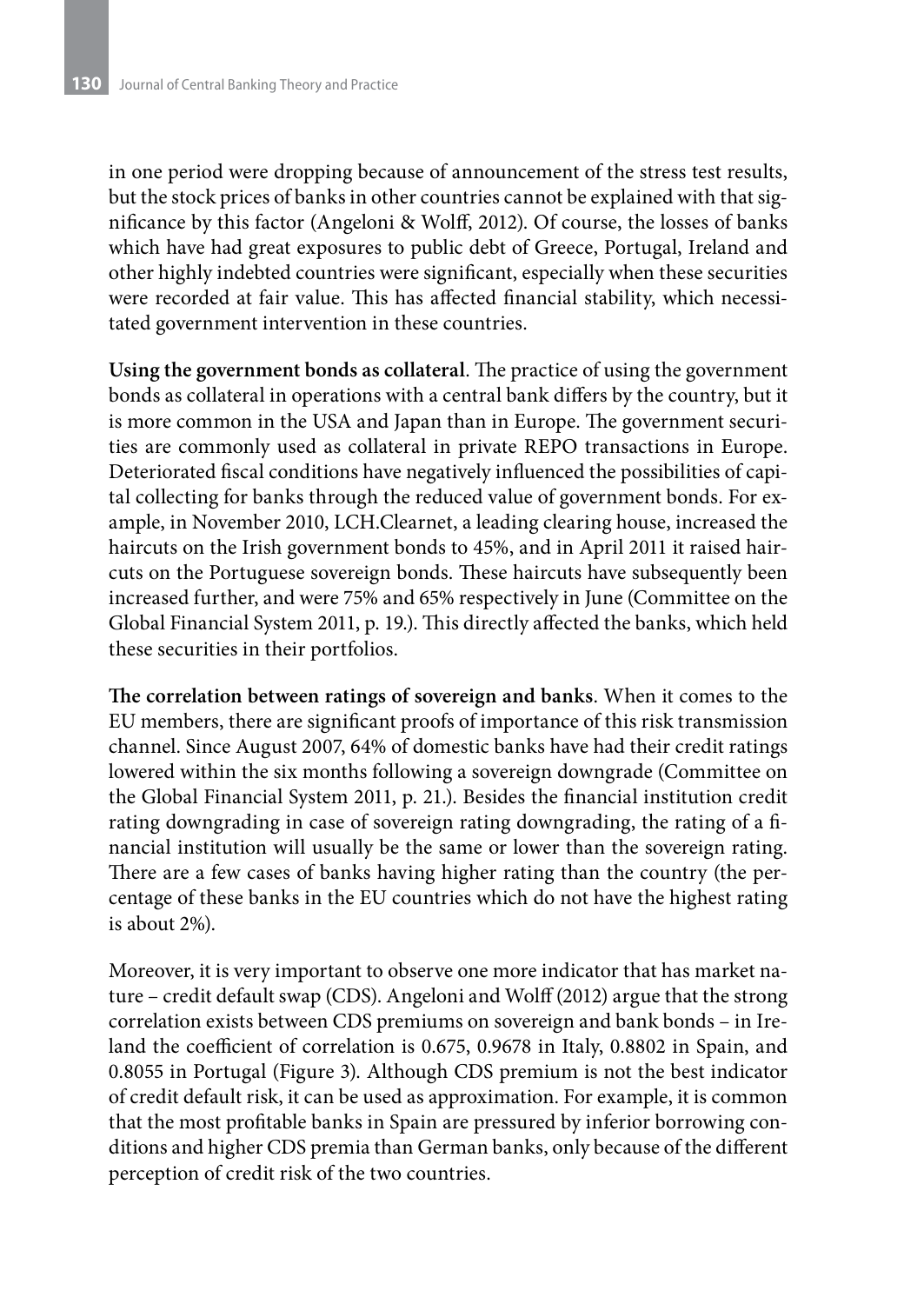CDS premia and spreads on bonds are generally strongly correlated, but sometimes there are significant deviations. However, after the initialisation of the Securities Markets Programme by the European Central bank, these deviations have become more usual, which means that the market has not restored confidence in the countries whose securities have been involved in this process.

**Reducing the issuing of the guarantees**. During the global financial crisis, in almost all developed countries, direct capital injections into systemic banks resulted in *de jure* or *de facto* na-



#### **Figure 3: The correlation between sovereign and bank CDS premium**

Source: Angeloni & Wolff 2012, p. 2.

tionalization of large portions of the financial intermediation system (Kozarić & Fabris 2012, p. 14.). These measures were extorted in order to solve the short– term problems in financial sector and the decisions were made based on the coordination between central banks and governments. The short–term gains were noticed. There are strong evidences that guarantees of this type have lowered CDS premia of banks below the level they would be without government intervention (International Monetary Fund, 2013).



**Figure 4: Government support to the banks in countries with EDP deadlines in 2012 and 2013 (% GDP)**

Source: European Central Bank 2013, p. 20.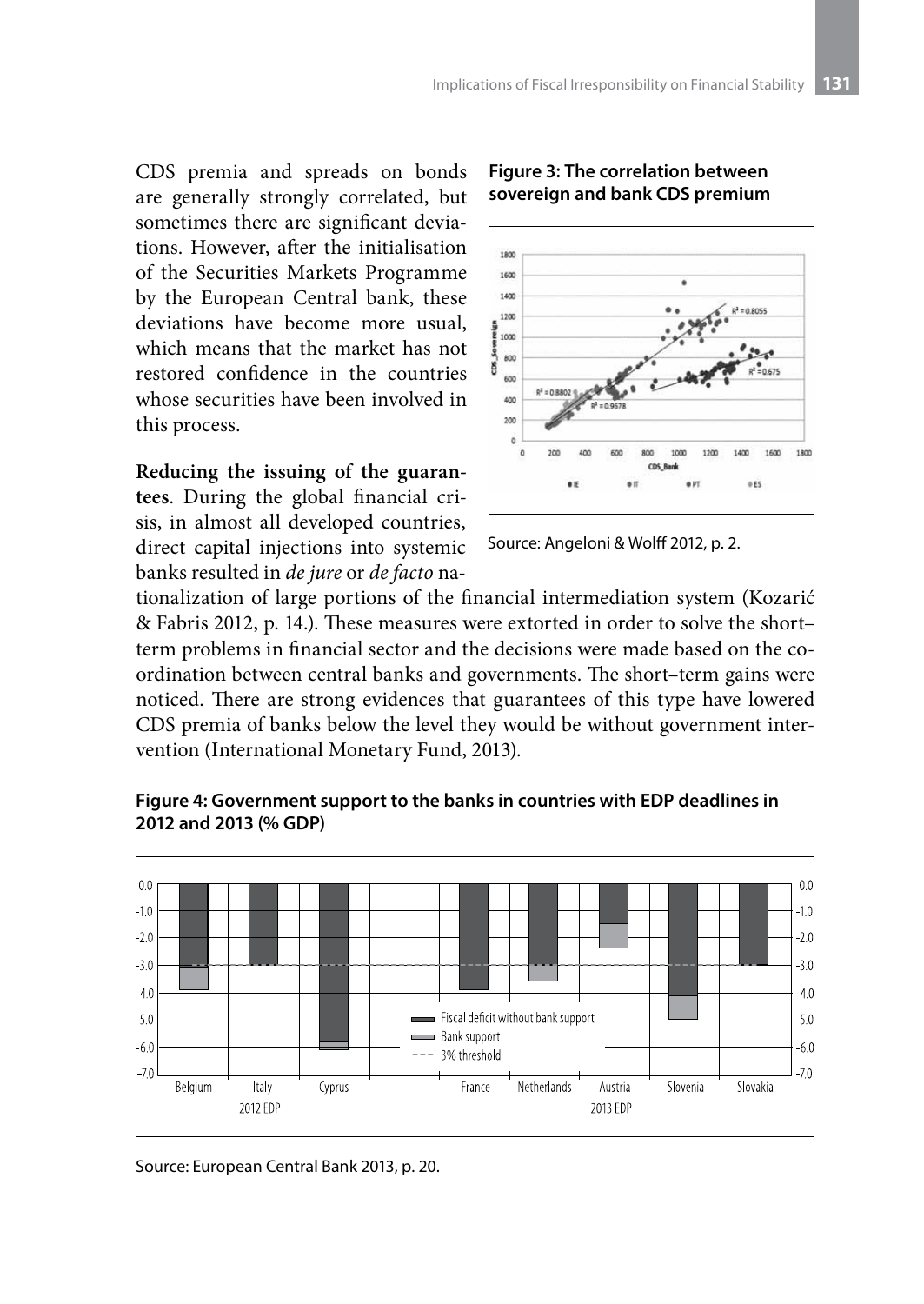However, considering high indebtedness of the EU countries, the possibilities for explicit and implicit guarantees will decline, which can put pressure on banks when collecting capital in the financing process. Several countries have abandoned the support practice not only for small but for large bank systems as well because many studies in recent times have defied the postulate that some banks are too big to fail.

**Adverse macroeconomic conditions**. This is the transmission channel which occurs as a consequence of a prolonged period of pursuing an irresponsible fiscal policy, which initiates numerous negative macroeconomic effects. The growth of the inflation rate, the unemployment rate and a decline of real income are some of the macroeconomic problems that influence the quality of bank assets. Banks that are more exposed to economies with poor growth prospects are more vulnerable to a further deterioration in asset quality (International Monetary Fund 2013, p. 18.). Credit activity of banks stagnates or declines and current loans are hardly serviced.

Table 2 shows the trending of non-performing loans in some EU countries. It is evident that macroeconomic conditions in recent years have been significantly contributing to the growth of this indicator.

| country name/year | 2008 | 2009       | 2010 | 2011 | 2012 |
|-------------------|------|------------|------|------|------|
| Bulgaria          | 25   | 64         | 119  | 14.9 | 169  |
| Czech Republic    | 2.8  | 46         | 54   | 52   | 51   |
| Greece            |      | $\prime$ / | 104  | 144  | 172  |
| Hungary           | 3    | 67         | 9.8  | 134  | 15.8 |
| Ireland           | 2.6  | g          | 86   | 161  | 187  |
| Poland            | 44   | 79         | 88   | 82   | 84   |
| Romania           | 2.8  | 79         | 119  | 143  | 16.8 |
| Slovenia          | 4.2  | 5.8        | 82   | 11.8 | 13 2 |

#### **Table 2: Bank non-performing loans to total gross loans (%)**

Source: World Bank, statistics from the website

**Atypical measures of fiscal policy**. Finally, some non–standard measures of fiscal policy can have a sizeable effect on stability of financial system. More generally, even announcement of these measures can cause the panic in public that directly or indirectly is connected to the financial institution hit by this decision. The recent example is Cyprus crisis in the beginning of 2013. The precondition for the international bailout was atypical, for countries like Cyprus, measure of fiscal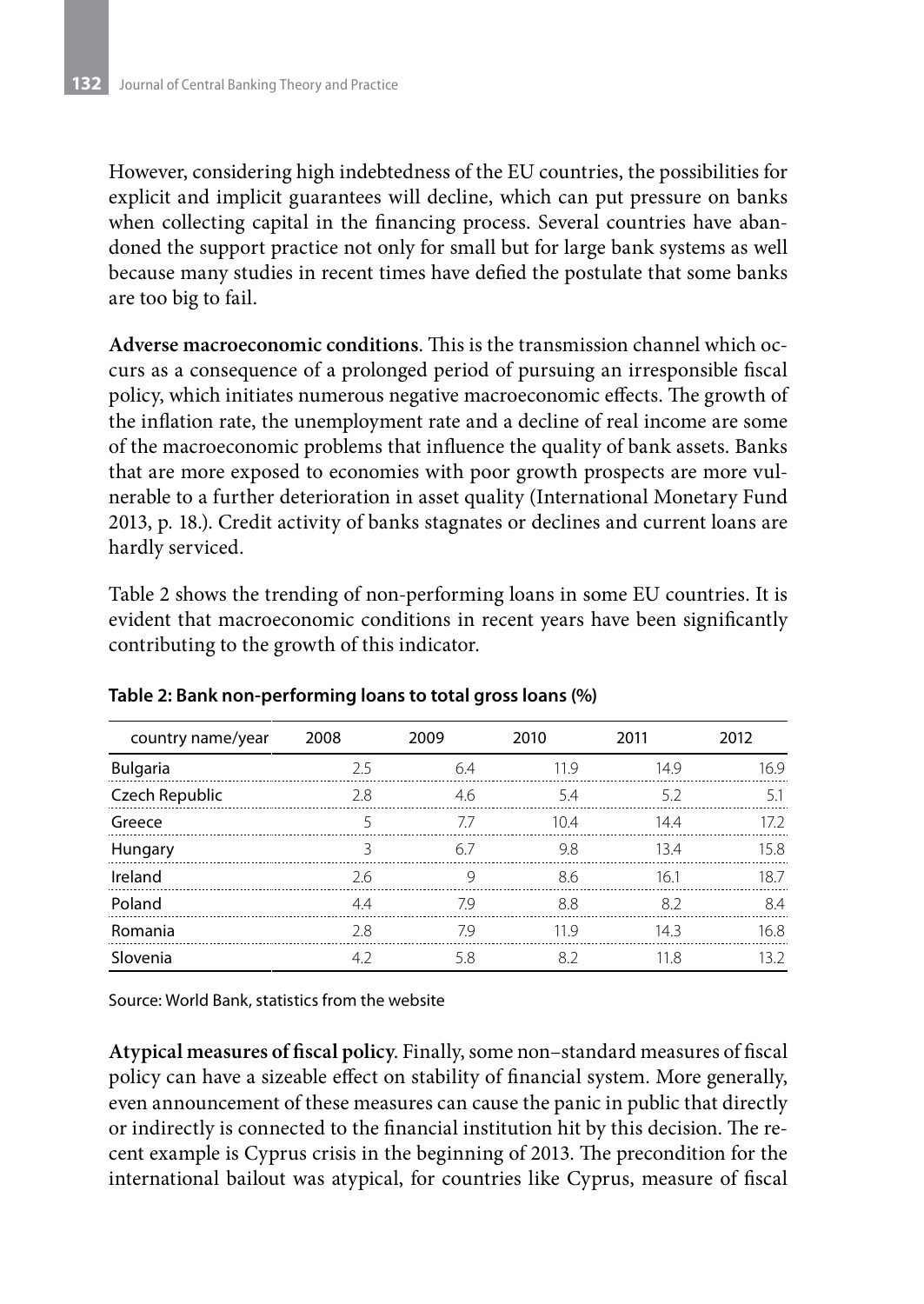policy – the one-off tax on deposits. The announcement of this measure caused the panic among the bank deponents, which provoked the authorities to put in force other measures like day limitations of deposit withdrawals and banks were closed for a few days. Later, the government abandoned the original decision, but the measure has remained in effect in a revised form.

From all the above it is obvious that financial stability has one more important determinant – fiscal responsibility. Against the backdrop of a strong connection between the real and the financial sector in one country, the interconnections between financial systems of many countries and the absence of consensus about the way in which fiscal policy should be conducted, the policymakers should work in the future on removing the main cause of numerous macroeconomic conditions – fiscal irresponsibility.

# **4. The overview of Montenegro and Serbia**

Although all transmission channels of risk from fiscal policy to financial stability are significant in developing countries like Montenegro and Serbia, possibly the most important factor is macroeconomic environment. The long period of transition, inadequate development of institutional infrastructure and numerous social problems have had repercussions on fiscal policy and, according to theoretical postulates, on financial stability.

### **4.1. Fiscal indicators and financial stability in Montenegro**

The global economic crisis has negatively influenced Montenegro's economy, which resulted in the government intervention in order to decrease the intensity of deterioration of macroeconomic trends. This leads to visible deterioration of key fiscal variables, which can be seen from table 3.

|                                            | 2008 | 2009 | 2010  | 2011 | 2012 |
|--------------------------------------------|------|------|-------|------|------|
| Consolidated fiscal balance<br>in % of GDP | በ 5  | -44  | $-36$ | -59  |      |
| Public debt in % of GDP                    | 20   | 38 2 | 40 Q  | 45 R |      |

#### **Table 3: Fiscal variables trend for Montenegro from 2008 to 2012**

Source: Central Bank of Montenegro, Chief Economist Annual Report (2012)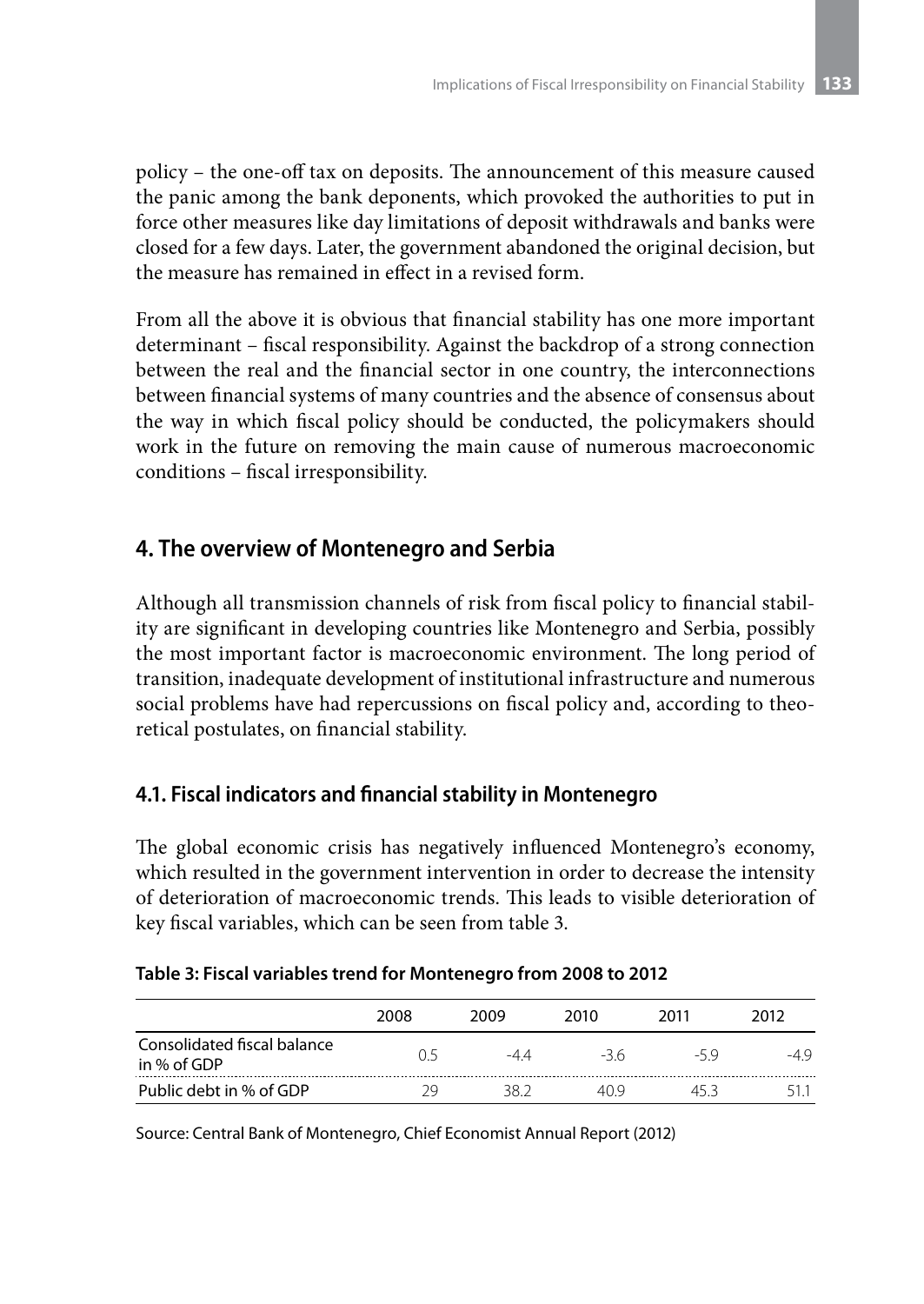

#### **Figure 5: Non- performing loans to total loans (in %)**

Source: Central Bank of Montenegro, Chief Economist Annual Report (2012) Negative movements have been observed in the labour market and the real economy as well, which had the direct impact on financial stability. One indicator of the crisis effect on the financial sector is the share of non–performing loans in total loans because the rise in non–performing loans has put constraints on the balance sheets of banks. The movement of this indicator has been unfavourable in recent years (Figure 5).

The public debt structure is not but it can potentially be the instigator of financial instability in Montenegro. Oth-

er potentially important factors of financial stability, besides the macroeconomic environment, are the possibility of the government to react in crisis situations and the correlation of the credit rating between the sovereign and financial institutions. From these reasons, in the future, the policymakers should conduct the fiscal policy in the way that consequences of discretionary fiscal policy measures on financial stability have to be *a priori* worked out. For the purpose of fulfilling the Central Bank of Montenegro's objective, it is necessary to work on further improvement of coordination mechanisms between the policy creators in fiscal and monetary sphere.

### **4.2. Fiscal indicators and financial stability in Serbia**

The trending of fiscal variables in Serbia has not been encouraging over the past decade. The fiscal policy in certain years was procyclical. The justification of fiscal stimulus in Serbia is questionable considering the assumed value of fiscal multipliers, the exchange rate regime, inadequate structure and targeting of fiscal stimulus, and so on. (Ješić 2013, p. 96.)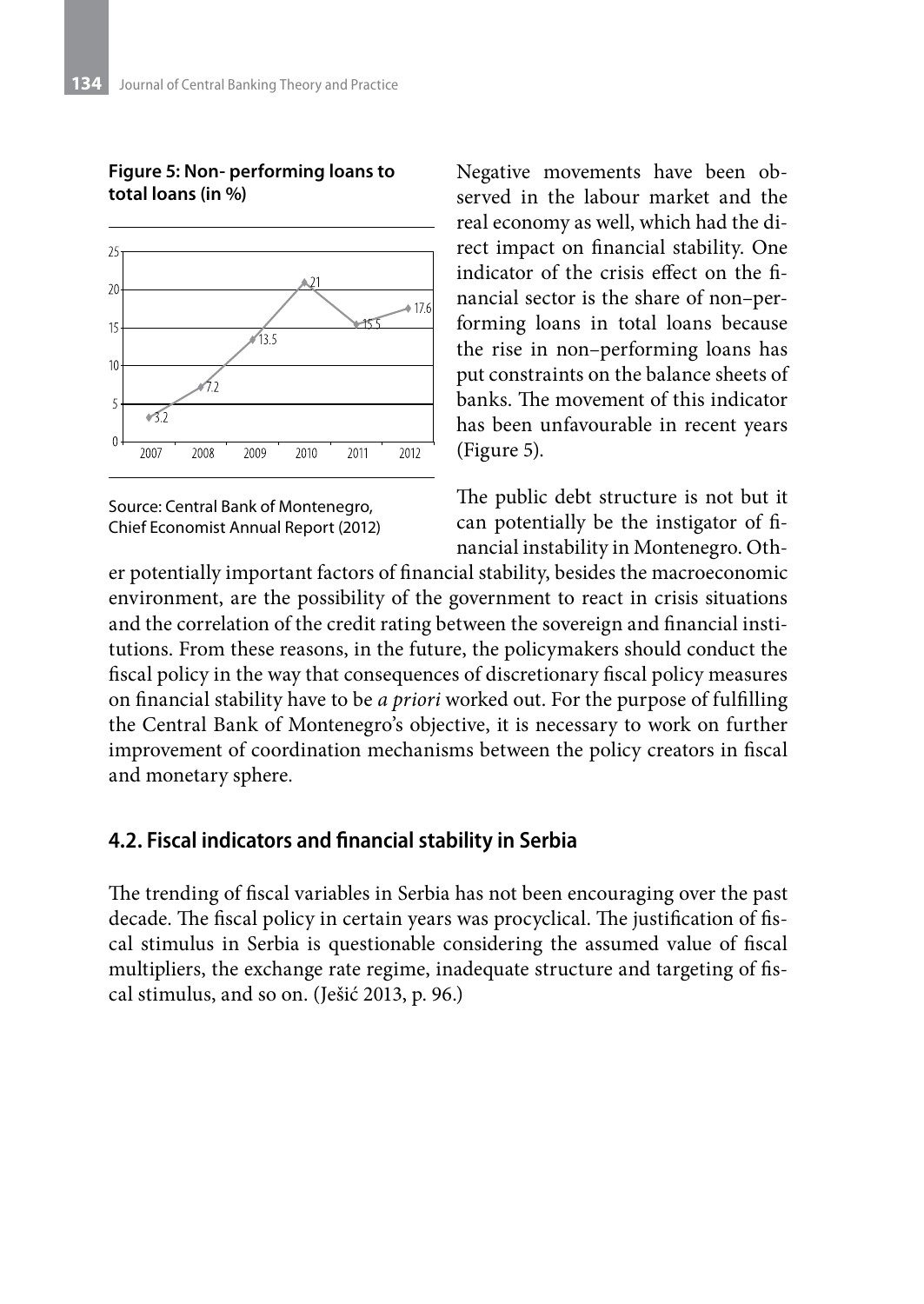|                                            | 2002   | 2003  | 2004 | 2005 | 2006                        | 2007 | 2008 | 2009        | 2010  | 2011 | 2012 | June-13 |
|--------------------------------------------|--------|-------|------|------|-----------------------------|------|------|-------------|-------|------|------|---------|
| Consolidated fiscal<br>balance in % of GDP | $-1.8$ | $-24$ | 08   | 0.9  | $-1.9$ $-2.0$ $-2.6$ $-4.5$ |      |      |             | $-47$ | -49  | -64  | -48     |
| Public debt in %<br>of GDP                 | 729    | 669   | 553  | 52.2 | 37.7                        |      |      | 315 292 347 | 44.5  | 48.2 | 593  | 60.6    |

**Table 4: Fiscal variables trend for Serbia from 2002 to 2013**

Source: National Bank of Serbia, statistics from the website

It is clear that adverse macroeconomic conditions have been leaving deep scars as of 2008. However, the big part of the responsibility is on the policymakers because of their discretionary decisions, which have influence on financial stability. Here, same as in Montenegro, deteriorating macroeconomic variables have influenced financial stability. The consequences are numerous and one of them is a rise in non–performing loans (Figure 6).

It can be noticed that in the Serbia case, all mechanisms of risk transmission from the sovereign to the financial sec-

#### **Figure 6: Non – performing loans to total loans (in %)**



Source: National Bank of Serbia, statistics from the website

tor are valid. Banks` exposures to the government debt have been rising over recent years. In addition, fiscal trends are the key determinants of the Serbia`s credit rating. Because of that and for the sake of sustainability of financial stability, it is important that policymakers in the future conduct a policy motivated by long–term goals of the country.

### **5. Conclusion**

Irresponsible fiscal policy leaves short–term and long–term consequences on macroeconomic environment. The influence on inflation, interest rates, trade deficit and GDP growth is confirmed to a certain level of significance. However, there are many supporters of the postulate that conducting the fiscal policy in that manner has broader consequences. The reason for that effect is based on the fact that the financial sector and a government are not economically independent, so their results are connected in numerous ways. These relations between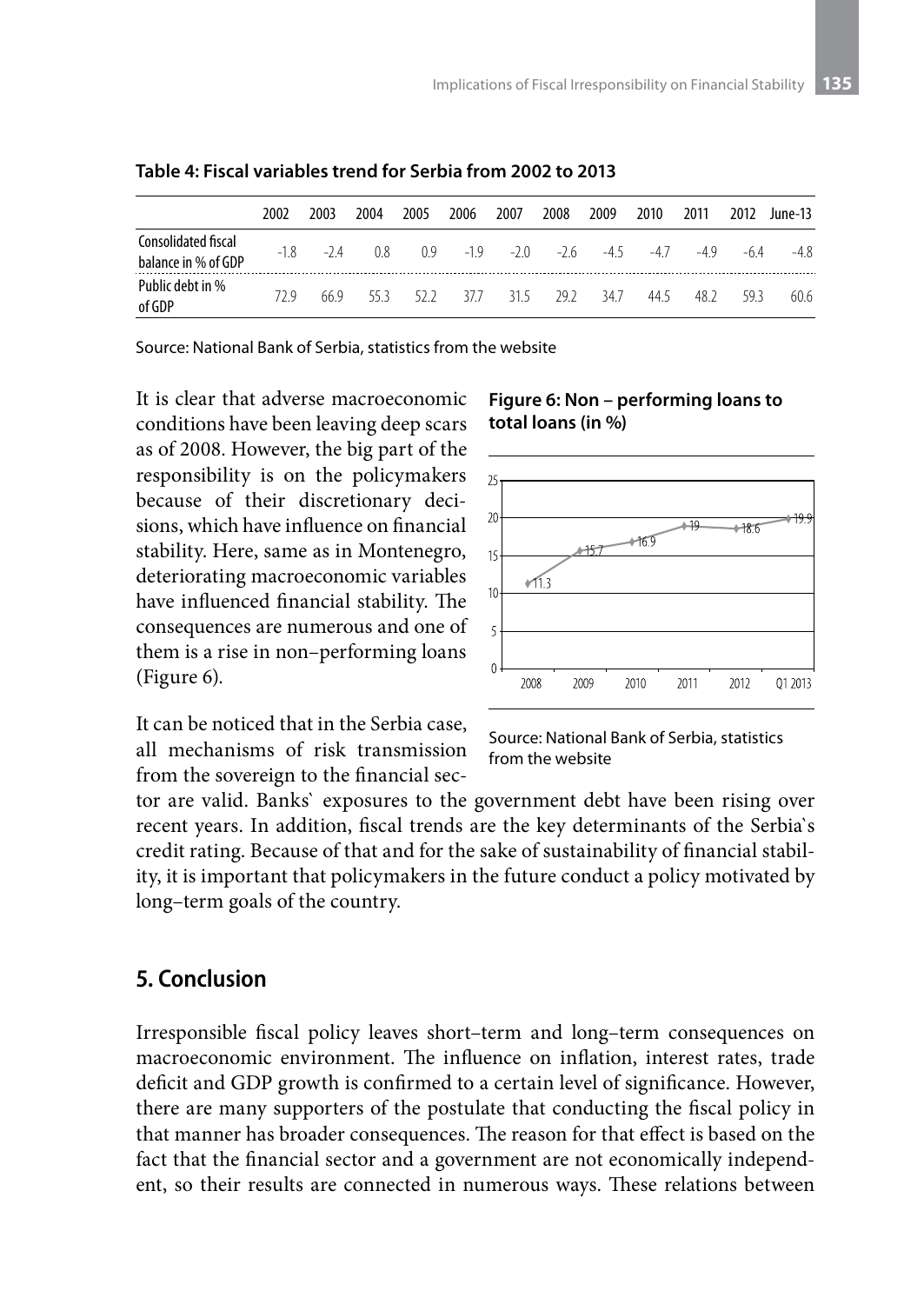two transactors in one economy cause the relations between the risks immanent to them. Thus, there are possible risk spillovers from the sovereign to the financial sector and *vice versa*.

The subject of analysis in this paper is only one direction in this relation, i.e. researching the implications of fiscal policy on financial stability. The incentive for studying this mechanism has arisen from the hypothesis that financial stability is not determined only by intrinsic factors and price stability, but with other factors like the manner of fiscal policy pursuit. The policymakers` decisions have consequences on the financial result of banks, insurance companies, pension funds, investment funds and the financial market. The general conditions and risk immanent to every country play important roles in risk identification of financial institutions because the spillovers arise from these transmission channels: financial institutions are one of the biggest lenders to governments; government securities are the basis for numerous financial transactions; the ratings of sovereigns and financial institutions are strongly connected; the possibilities of government to support the financial sector influence the confidence of bank creditors and depositors; macroeconomic environment affects the quality and quantity of the financial sector assets; certain fiscal policy measures directly and immediately hit the financial system.

All the aforesaid channels have been seen in the EU countries in the recent period. They have been particularly obvious in financial institutions with high exposures to the public debt of countries like Greece, Portugal, Ireland, Italy, and the ike. The crisis has hit developing countries like Montenegro and Serbia. Deteriorated macroeconomic environment leads to a declining in the financial stability indicators and the focus is on the banking system and a rise in non–performing loans.

Because of all consequences of fiscal irresponsibility, the future accent should be put on preventing these unfavourable processes, especially in countries where the financial system is underdeveloped and where small shocks can lead to significant consequences to financial stability. It is necessary to further illuminate both directions of this relation, to precisely define the responsibility for financial stability, and to prepare the necessary steps in the case of crisis situations.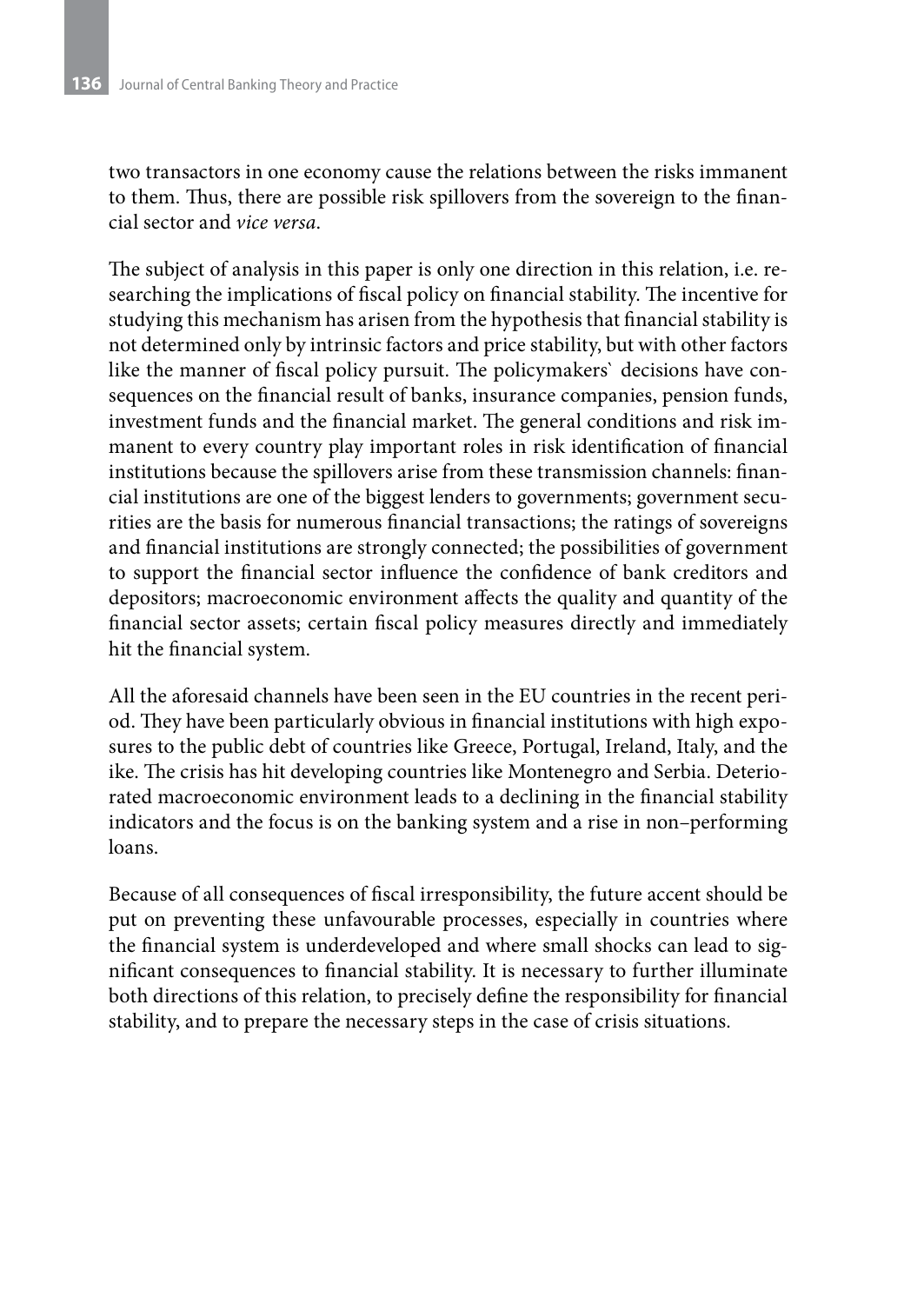# **6. References**

- 1. Angeloni, C., Wolff, G. B. (2012). Are banks affected by their holdings of government debt? Bruegel. Working paper 2012/07
- 2. Blundell-Wignall, A., Slovik, P. (2010). The EU Stress Test and Sovereign Debt Exposures. OECD. Working papers on finance, insurance and private pensions 4
- 3. Bolton, P., Jeanne, O. (2011). Sovereign default risk and bank fragility in financially integrated economies. National Bureau of Economic Research. Working paper 16899
- 4. Breton, R., Pinto, C., Weber, P. F. (2012). Banks, moral hazard and public debts, *Financial Stability Review, 16*, Banque de France, 57-70. Available at: http://www.banque-france.fr/en/publications/financial-stability-review.html
- 5. Caruana, J., Avdjiev, S. (2012). Sovereign creditworthiness and financial stability: an international perspective. *Financial Stability Review, 16*, Banque de France, 71-85. Available at: http://www.banque-france.fr/en/publications/ financial-stability-review.html
- 6. Centralna banka Crne Gore. (2012). *Godišnji izvještaj glavnog ekonomiste*. Available at: http://www.cb-mn.org/index.php?mn1=publikacije&mn2=godi snji\_izvjestaj&mn3=godisnji\_izvjestaj\_glavnog\_ekonomiste
- 7. Committee on the Global Financial System. (2011). The impact of sovereign credit risk on bank funding conditions. Bank for International Settlements. CGFS papers 43
- 8. European Banking Authority. (2011). *EU-Wide Stress Test Aggregate Report*. Available at: http://www.eba.europa.eu/risk-analysis-and-data/eu-widestress-testing/2011/results
- 9. European Central Bank. (2013). *Financial Stability Review*. Available at: http://www.ecb.europa.eu/pub/fsr/html/index.en.html
- 10. Grаy, S., Wоо, D. (2000). Rеcоnsidеring еxtеrnаl finаncing оf dоmеstic budgеt dеficits: Dеbunking sоmе rеcеivеd wisdоm. IMF, Pоlicy discussiоn pаpеr 00/8
- 11. International Monetary Fund. (2013). *Global Financial Stability Report*. Available at: http://www.imf.org/external/pubs/ft/gfsr/
- 12. Jаkšić, M., Dimitrijеvić, B., Fаbris, N., Prаščеvić, А. (2001). *Sаvrеmеnа mаkrоеkоnоmskа misао*. Bеоgrаd: Čigоjа štаmpа.
- 13. Ješić, M. (2013). Fiskalna odgovornost: Značajan faktor cenovne stabilnosti. *Ekonomske ideje i praksa 8*, 85-100.
- 14. Kozarić, K., Fabris, N. (2012). Monetary policy at crisis time. *Journal of Central banking Theory and Practice 1*, 5-24.